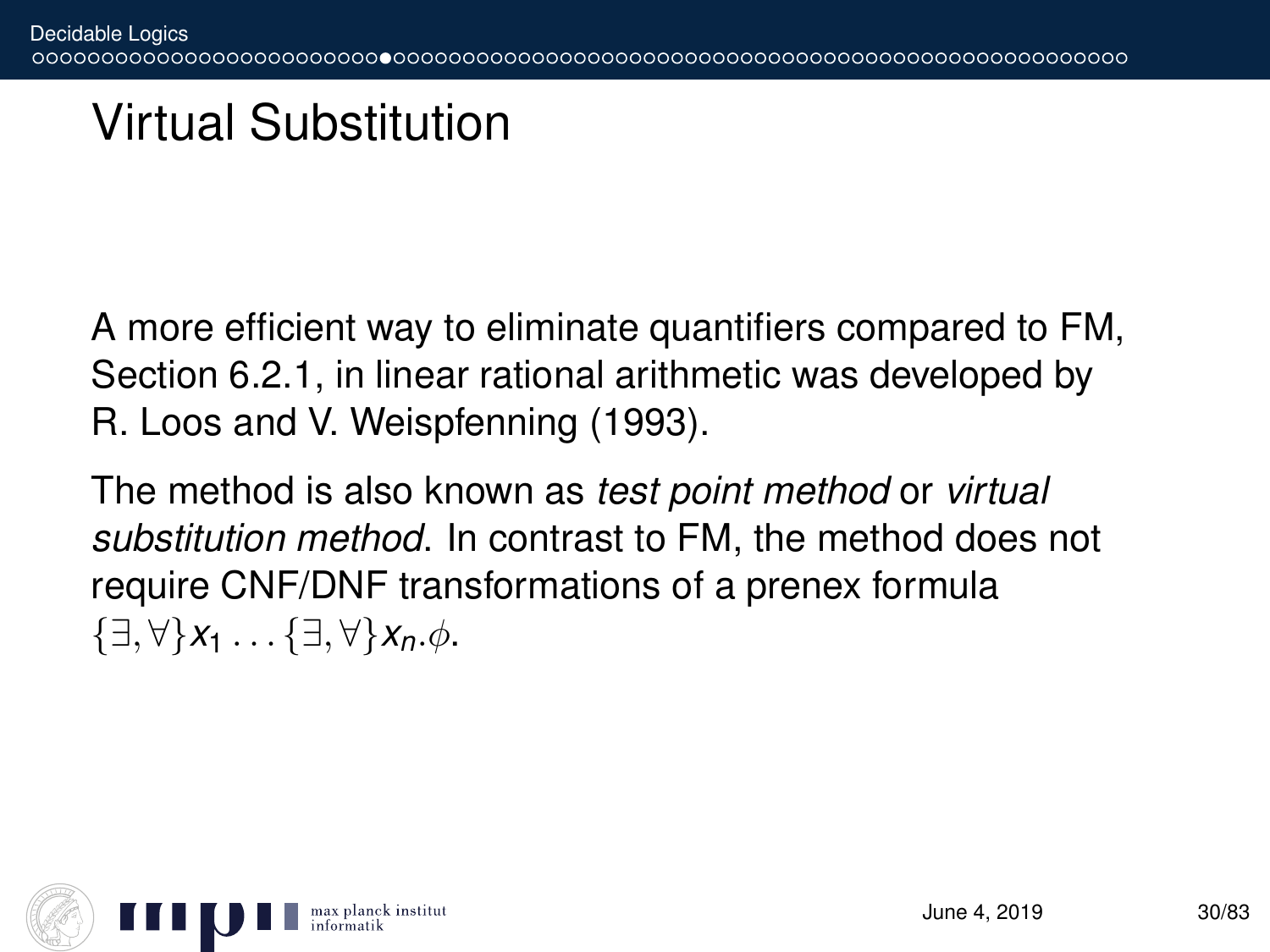Let  $\phi$ [x,  $\vec{v}$ ] be a quantifier-free formula of linear arithmetic in negation normal form containing the free variables  $x, \vec{y}$  where all negation symbols are removed. Any quantifier free formula  $\phi$  can be effectively and equivalently transformed in this form, see Section 6.2.1 and for the removal of the operator  $\neg$  rule ElimNeg.

The linear inequations in  $\phi$  can be transformed such that x is either isolated or does not occur in the inequation:  $x \circ_i s_i(\vec{y})$  and 0  $\circ_j$   $\pmb{s}'_j(\vec{\pmb{\mathcal{y}}})$  with  $\circ_j,\circ_j\in\{\approx,\not\approx,<,\leq,>,\geq\},$  that is,  $\phi$  us a formula built from linear inequations, ∧ and ∨.

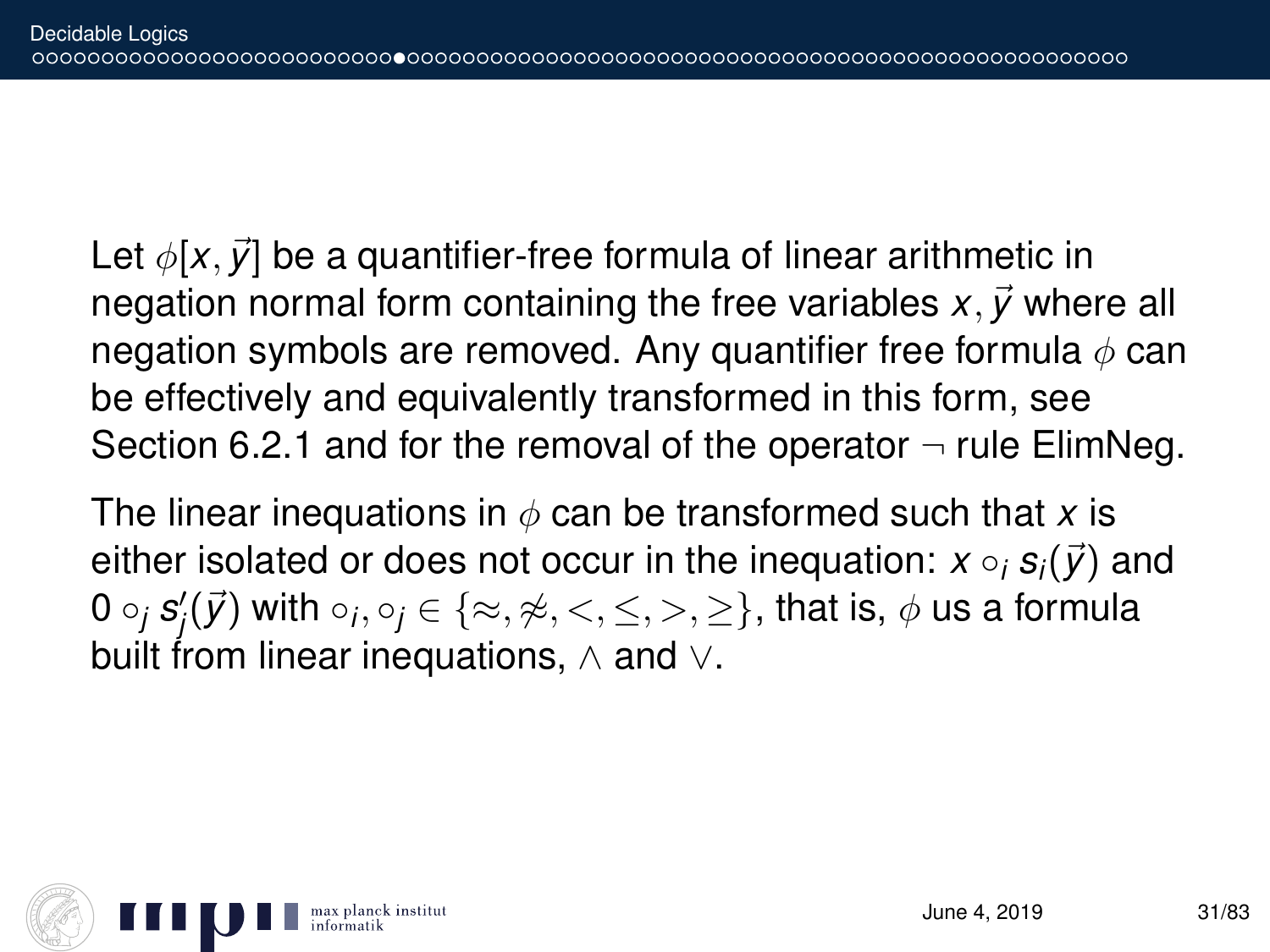The goal of the virtual substitution method is to identify a a finite set *T* of "test points", i.e., LA terms such that

$$
\{\forall,\exists\}\vec{y}.\exists x.\phi[x,\vec{y}] \quad \text{iff} \quad \{\forall,\exists\}\vec{y}.\bigvee_{t\in\mathcal{T}}\phi[x,\vec{y}]\{x\mapsto t\}.
$$

Semantically, an existential quantifier represents an infinite disjunction over Q. The goal of virtual substitution is to replace this infinite disjunction by a finite disjunction.

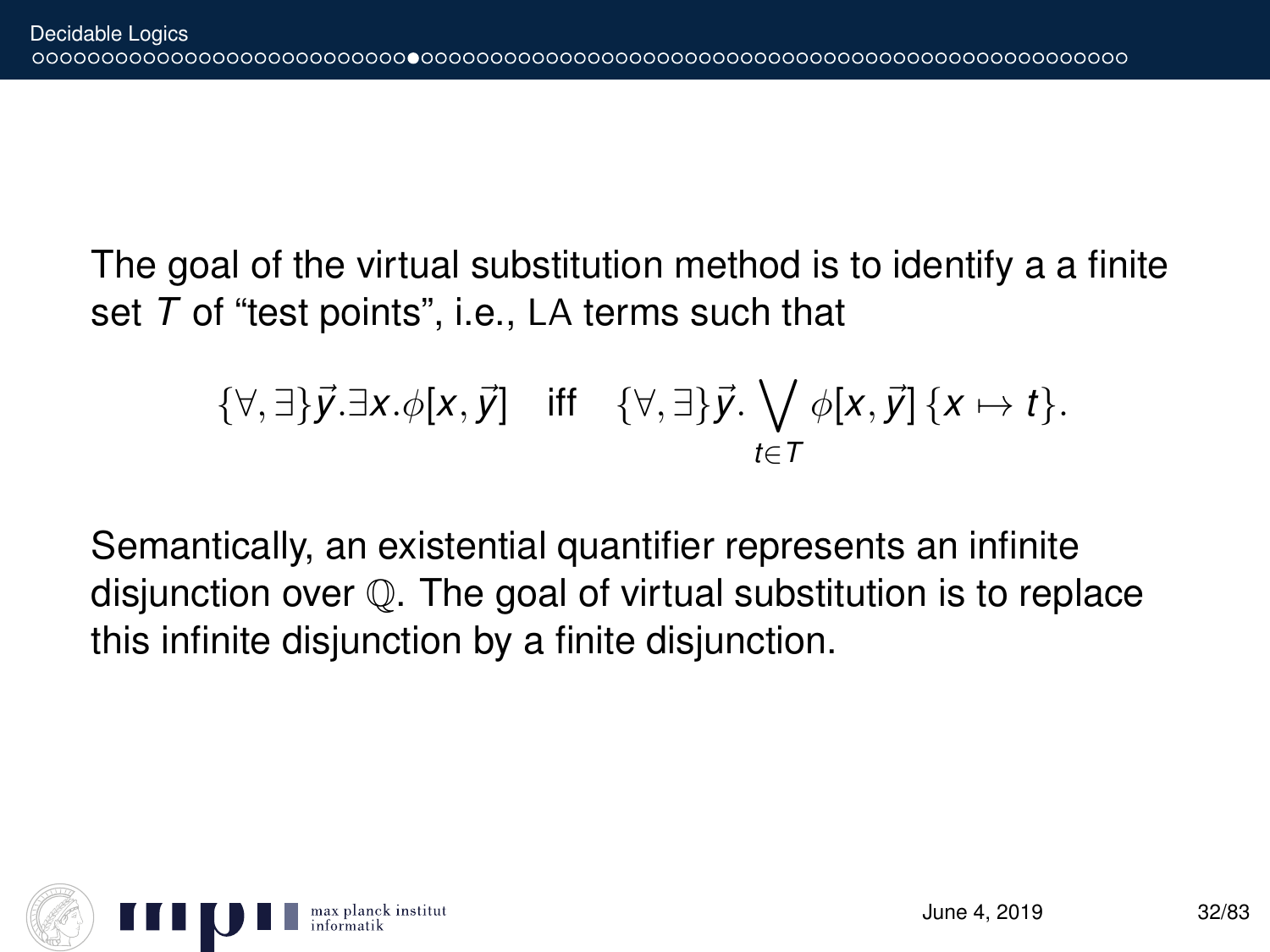If the values of the variables  $\vec{y}$  are determined by some arbitrary but fixed assignment  $\beta$  for the  $\vec{v}$ , then  $\phi$  can be considered as a function  $\phi_{\beta} : \mathbb{Q} \mapsto \{0, 1\}$  by

$$
\phi_{\beta}(d) := \mathcal{A}_{\text{LRA}}(\beta[x \mapsto d])(\phi)
$$

for any  $d \in \mathbb{Q}.$  The value of each of the atoms  $x \circ_i s_i[\vec{y}]$  changes only at  $\mathcal{A}_{\mathsf{LRA}}(\beta)(\pmb{\mathcal{S}}_i[\vec{\mathcal{Y}}])$ , and the value of  $\phi$  can only change if the value of one of its atoms changes. So  $\phi_{\beta}$  is a piecewise constant function.

More precisely, the set of all  $d \in \mathbb{Q}$  with  $\phi_{\beta}(d) = 1$  is a finite union of intervals. The union may be empty, the individual intervals may be finite or infinite and open or closed.

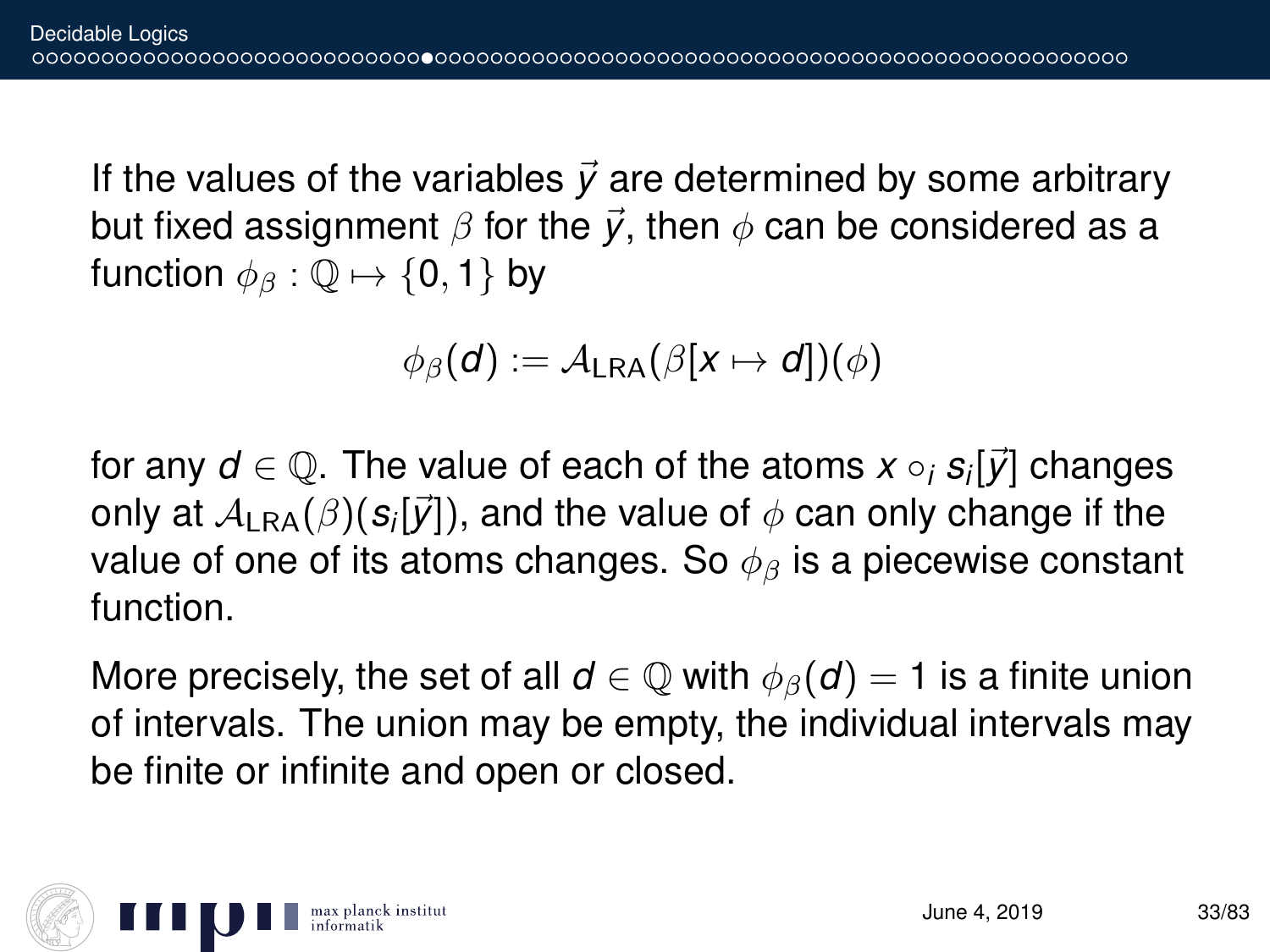#### Let

$$
dist(\phi, x, \beta) = \min \{ |\mathcal{A}_{\text{LRA}}(\beta)(s_i[\vec{y}]) - \mathcal{A}_{\text{LRA}}(\beta)(s_j[\vec{y}])| \\ \text{where } \mathcal{A}_{\text{LRA}}(\beta)(s_i[\vec{y}]) \neq \mathcal{A}_{\text{LRA}}(\beta)(s_j[\vec{y}]) \}
$$

the minimal distance between two differently interpreted terms of atoms *x* ◦*<sup>i</sup> s<sup>i</sup>* [~*y*], *x* ◦*<sup>j</sup> s<sup>j</sup>* [~*y*] in φ under β. Then each of the intervals has either length 0, i.e., it consists of one point, or its length is at least dist $(\phi, x, \beta)$ .

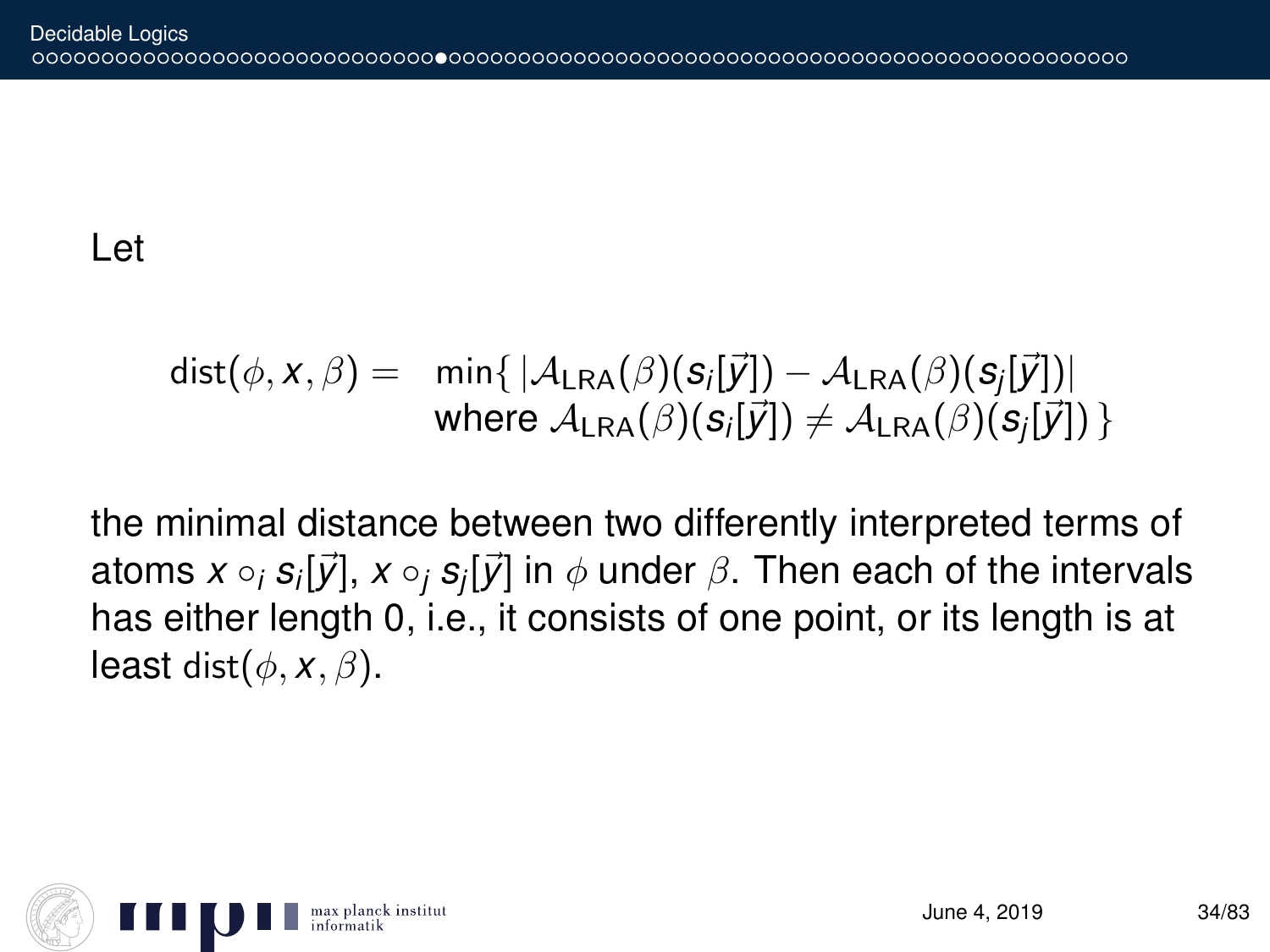The set of all values  $d \in \mathbb{Q}$  of  $\phi_{\beta}(d)$  can be considered either by traversing  $\mathbb Q$  from  $-\infty$  to  $+\infty$  or the other way round. In the case of traversing from  $-\infty$  to  $+\infty$  if the set of all *d* for which  $\phi_{\beta}(\boldsymbol{d}) = 1$  is non-empty, then

- (i)  $\phi_\beta(d) = 1$  for all  $d \circ A_{\text{LRA}}(\beta)(r[\vec{y}])$  for some  $x \circ r[\vec{y}]$ occurring in  $\phi$ ,  $\circ \in \{ \lt, \ll \}$  or
- (ii) there is some value  $d \in \mathbb{Q}$  where the value of  $\phi_{\beta}(d)$ switches from 0 to 1 when traversing from  $-\infty$  to  $+\infty$ .

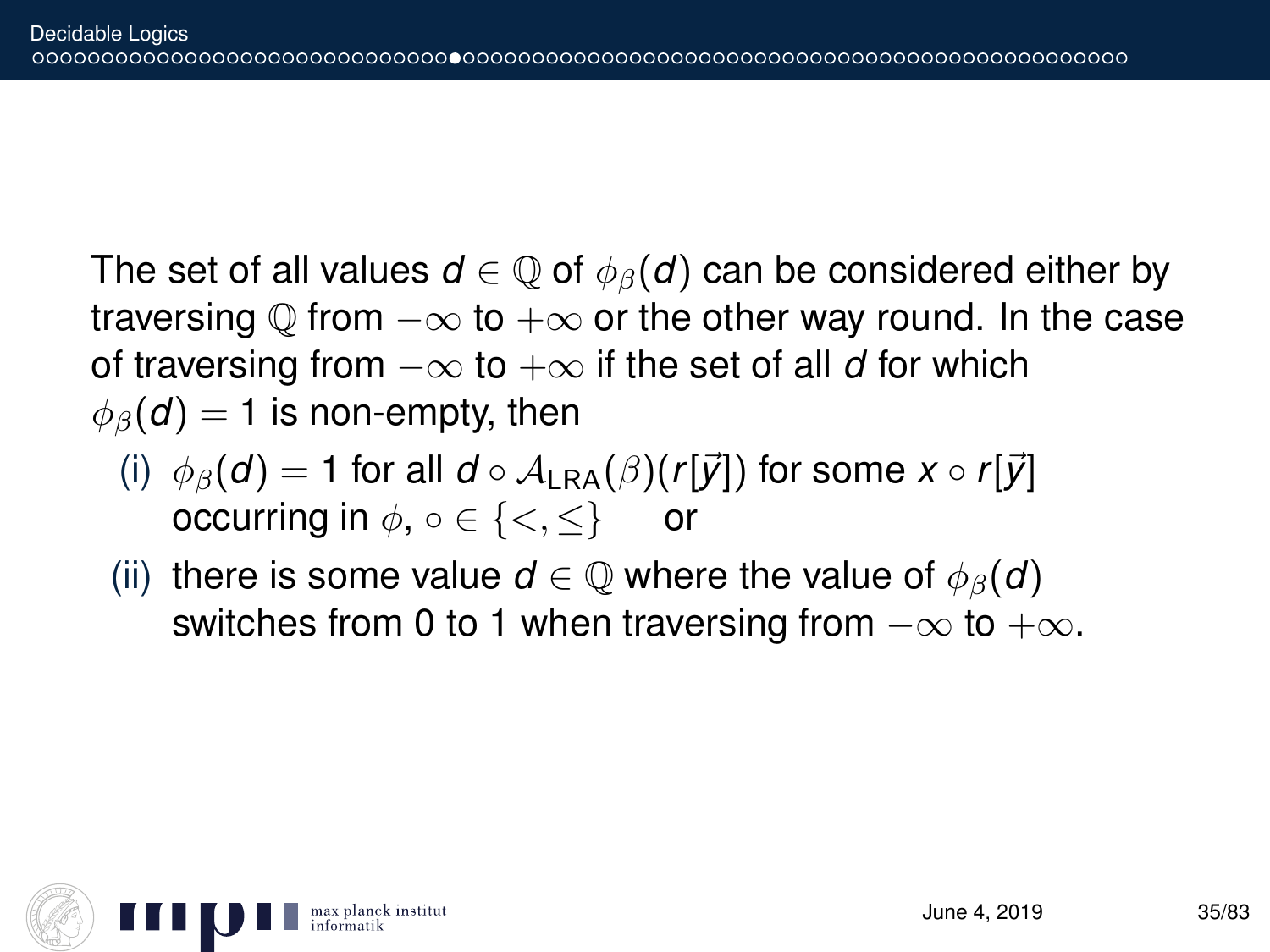This observation can be used to construct a set of test points symbolically without considering  $\beta$  explicitly. It is sufficient to keep in mind that the values for the  $\vec{v}$  are fixed and to use then the terms from  $\phi$  as representatives for the values from  $\mathbb{O}$ .

The start is a "sufficiently small" test point  $r[\vec{y}]$  to take care of case (i). For case (ii),  $\phi[x, \vec{y}]$  can only switch from 0 to 1 if one of the atoms switches from 0 to 1. Recall that after the initial transformations on  $\phi$ , only positive boolean combinations of atoms and  $\land$  and  $\lor$  are left, which are monotonic with respect to truth values.

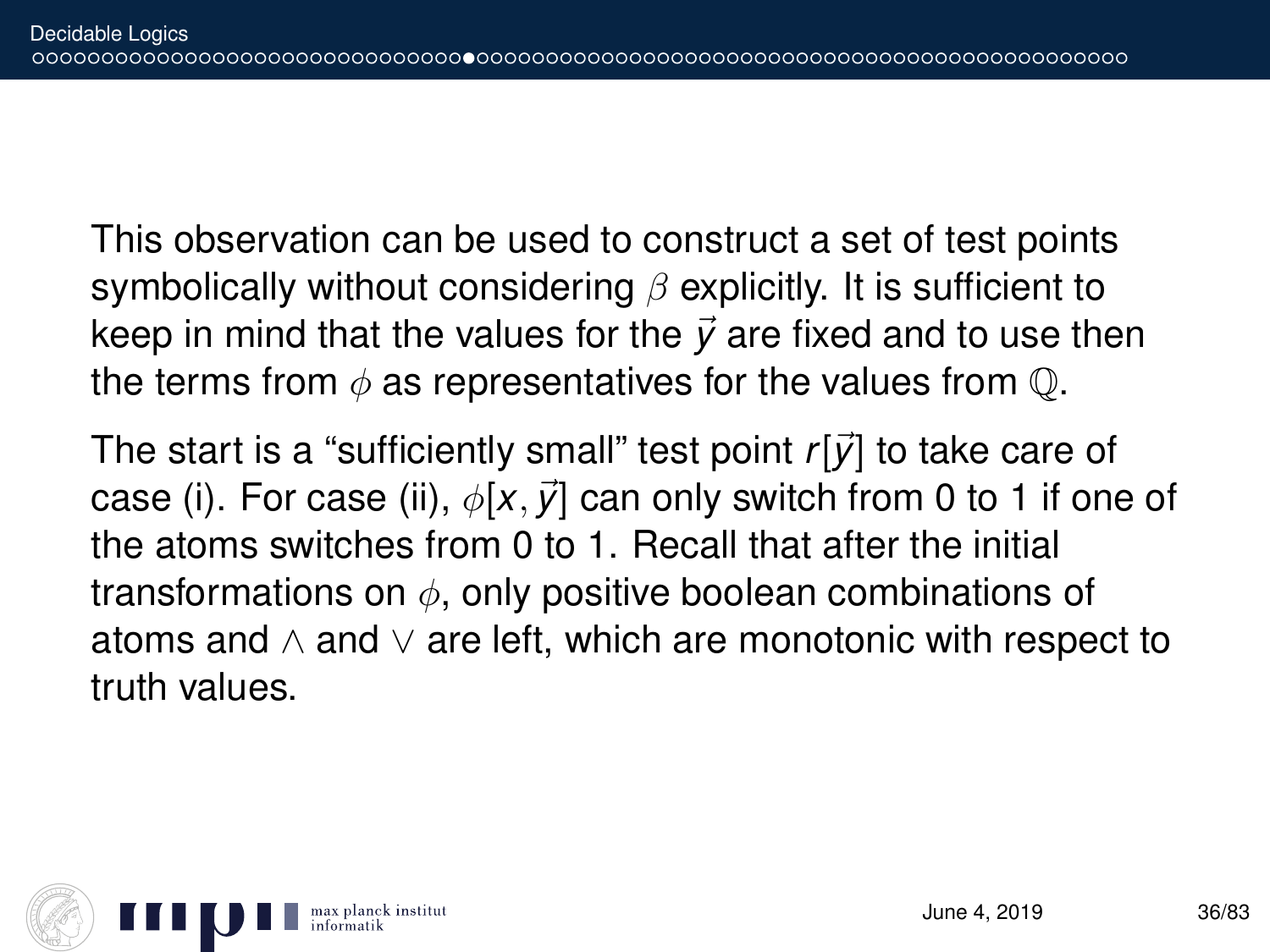Atoms of the form  $x \leq s_i[\vec{y}]$  and  $x < s_i[\vec{y}]$  do not switch from 0 to 1 when *x* grows.

Atoms of the form  $x\geq s_i[\vec{y}]$  and  $x\approx s_i[\vec{y}]$  switch from 0 to 1 at  $s_i[\vec{y}]$  hence  $s_i[\vec{y}]$  is a test point.

Atoms of the form  $x > s_i[\vec{y}]$  and  $x \not\approx s_i[\vec{y}]$  switch from 0 to 1 "right after"  $s_i[\vec{y}],$  hence  $s_i[\vec{y}] + \varepsilon$  for some  $0 < \varepsilon < \delta(\vec{y})$  is a test point.

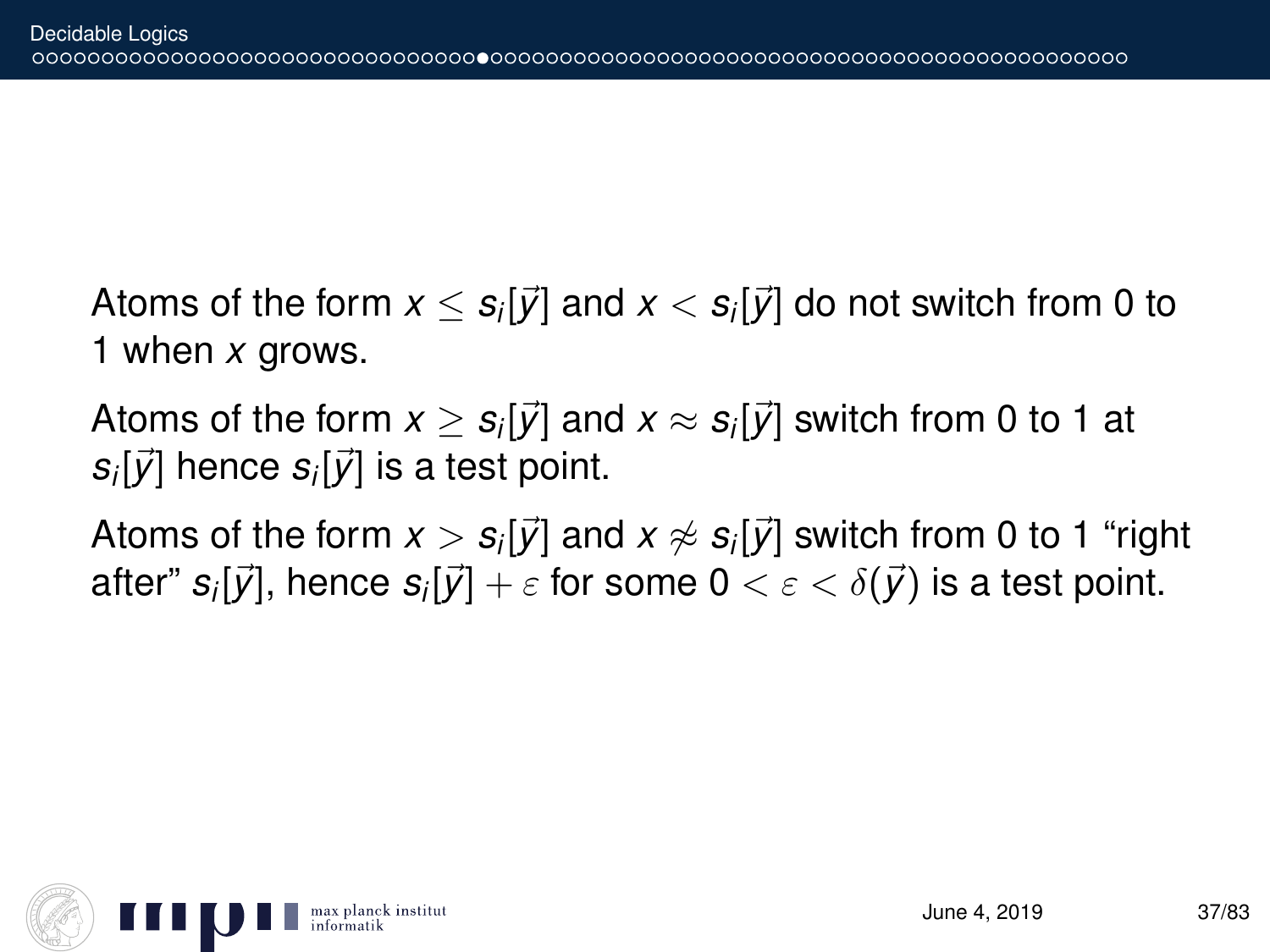If  $r[\vec{y}]$  is sufficiently small and  $0 < \varepsilon < \delta(\vec{y})$ , then

$$
\mathcal{T} := \{r[\vec{y}]\} \cup \{s_i[\vec{y}] \mid \circ_i \in \{\geq,=\}\}
$$
  

$$
\cup \{s_i[\vec{y}] + \varepsilon \mid \circ_i \in \{\gt,\neq\}\}.
$$

 $i$ s a set of test points for atoms  $x \circ_i s_i[ \vec{\mathcal{y}}].$ 

However, it is not known how small  $r[\vec{y}]$  has to be for case (i), and  $\delta(\vec{y})$  for case (ii) is not known as well, because it is not effectively possible to consider all, infinitely many  $\beta$  explicitly.

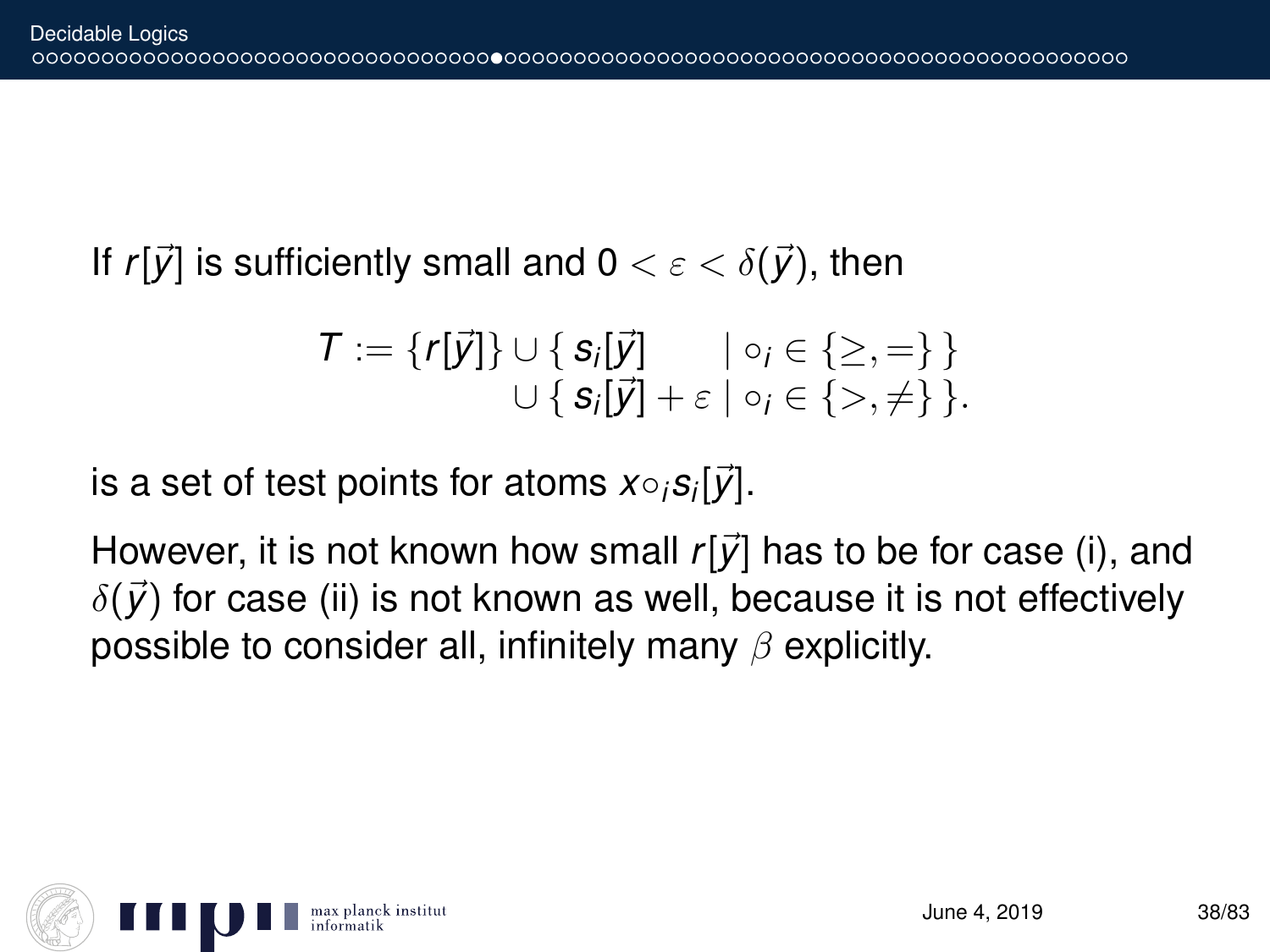The idea out the problem is to extend the LA language by further symbols  $\infty$ , and  $\varepsilon$  with the obvious intended meanings. Now it is straightforward to define *T* independently of β.

$$
T := \{-\infty\} \cup \{ \mathbf{S}_i[\vec{y}] \quad | \circ_i \in \{\geq,=\} \}
$$
  

$$
\cup \{ \mathbf{S}_i[\vec{y}] + \varepsilon | \circ_i \in \{\gt,\neq\} \}.
$$

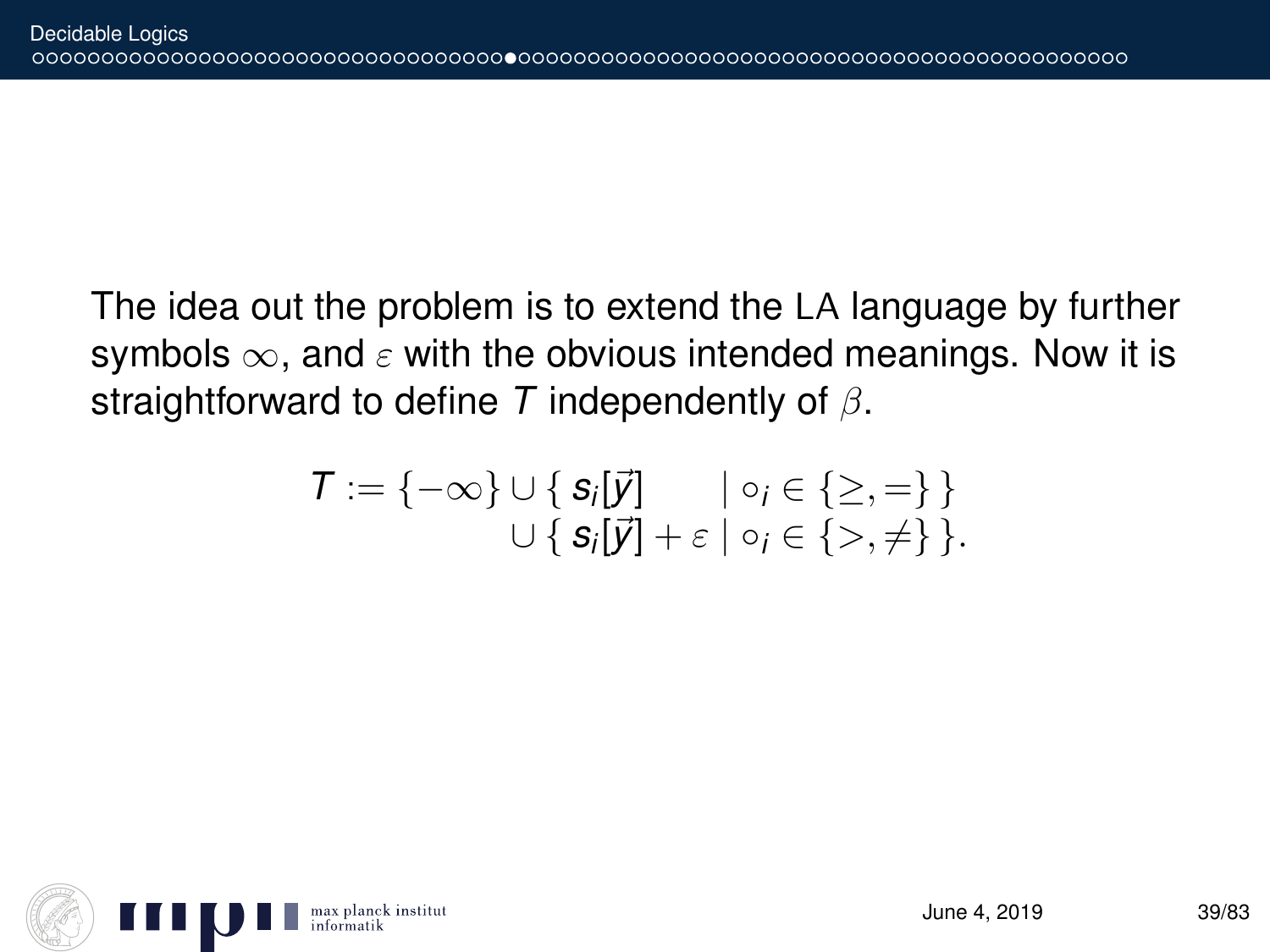But the semantics of LA is not defined with respect to the infinitesimals  $\infty$ ,  $\varepsilon$  and all considerations leading to the above set *T* do not hold anymore, if  $\phi$  contains occurrences of  $\infty$  or  $\varepsilon$ .

Fortunately, the infinitesimals  $\infty$  and  $\varepsilon$  vanish when substituted for some variable *x*.

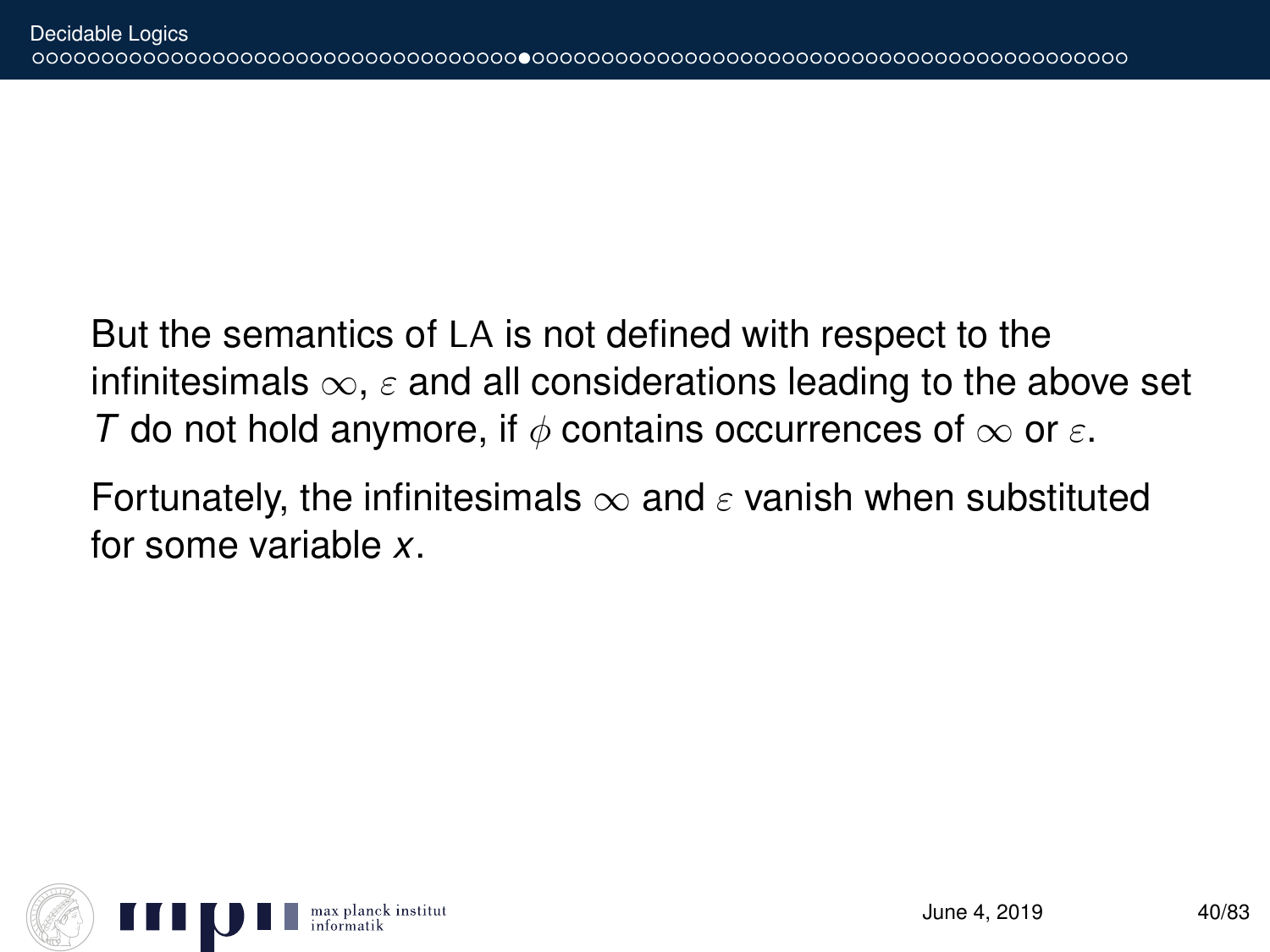$$
(x < s(\vec{y})) \{x \mapsto -\infty\} := \lim_{r \to -\infty} (r < s(\vec{y})) = T
$$
  
\n
$$
(x \le s(\vec{y})) \{x \mapsto -\infty\} := \lim_{r \to -\infty} (r \le s(\vec{y})) = T
$$
  
\n
$$
(x > s(\vec{y})) \{x \mapsto -\infty\} := \lim_{r \to -\infty} (r > s(\vec{y})) = \bot
$$
  
\n
$$
(x \ge s(\vec{y})) \{x \mapsto -\infty\} := \lim_{r \to -\infty} (r \ge s(\vec{y})) = \bot
$$
  
\n
$$
(x \approx s(\vec{y})) \{x \mapsto -\infty\} := \lim_{r \to -\infty} (r \approx s(\vec{y})) = \bot
$$
  
\n
$$
(x \not\approx s(\vec{y})) \{x \mapsto -\infty\} := \lim_{r \to -\infty} (r \not\approx s(\vec{y})) = T
$$

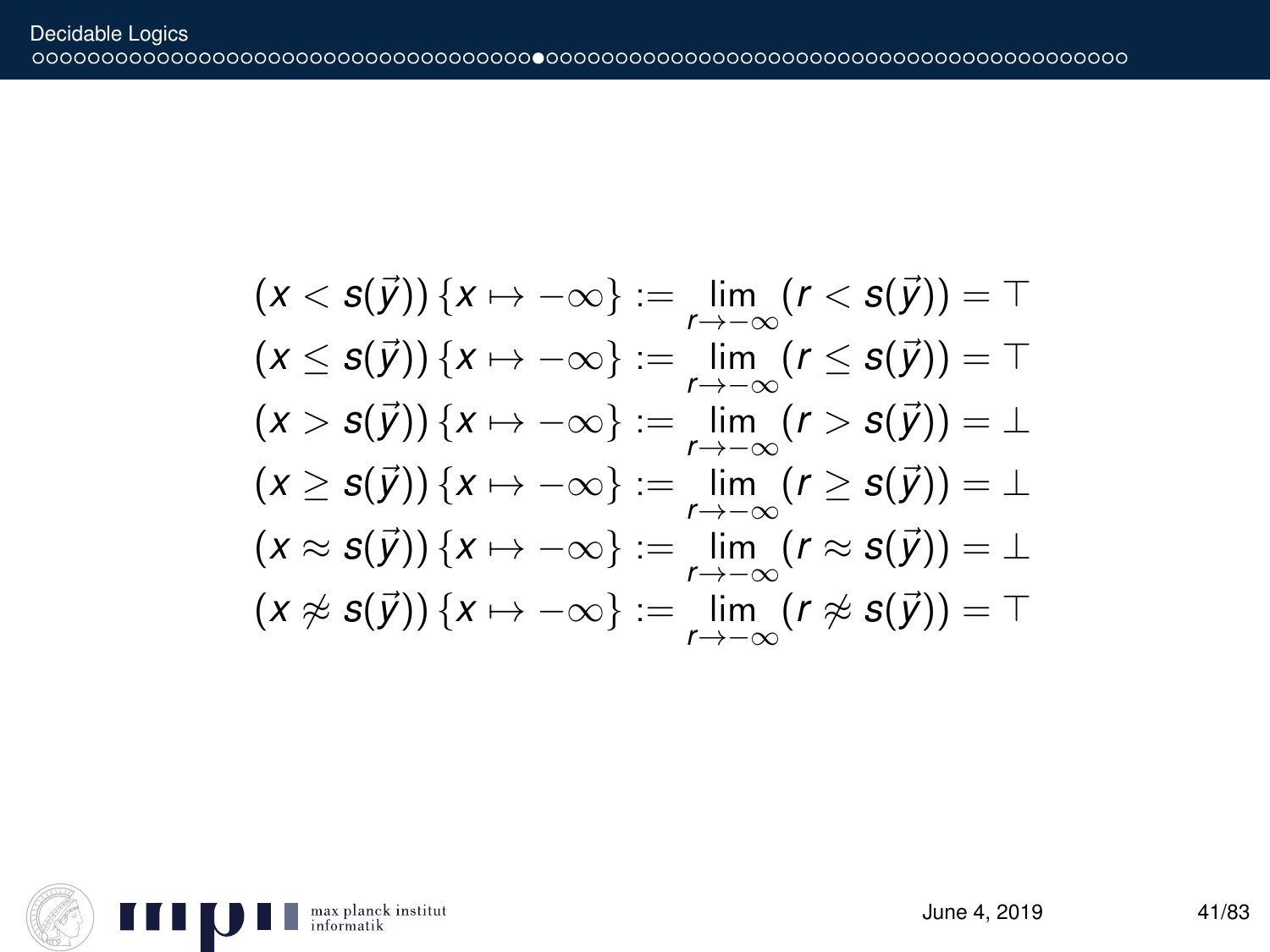$$
(x < s(\vec{y})) \{x \mapsto u + \varepsilon\} := \lim_{\varepsilon \to 0} (u + \varepsilon < s(\vec{y})) = (u < s(\vec{y}))
$$
  
\n
$$
(x \le s(\vec{y})) \{x \mapsto u + \varepsilon\} := \lim_{\varepsilon \to 0} (u + \varepsilon \le s(\vec{y})) = (u < s(\vec{y}))
$$
  
\n
$$
(x > s(\vec{y})) \{x \mapsto u + \varepsilon\} := \lim_{\varepsilon \to 0} (u + \varepsilon > s(\vec{y})) = (u \ge s(\vec{y}))
$$
  
\n
$$
(x \ge s(\vec{y})) \{x \mapsto u + \varepsilon\} := \lim_{\varepsilon \to 0} (u + \varepsilon \ge s(\vec{y})) = (u \ge s(\vec{y}))
$$
  
\n
$$
(x \approx s(\vec{y})) \{x \mapsto u + \varepsilon\} := \lim_{\varepsilon \to 0} (u + \varepsilon \approx s(\vec{y})) = \bot
$$
  
\n
$$
(x \not\approx s(\vec{y})) \{x \mapsto u + \varepsilon\} := \lim_{\varepsilon \to 0} (u + \varepsilon \not\approx s(\vec{y})) = \top
$$

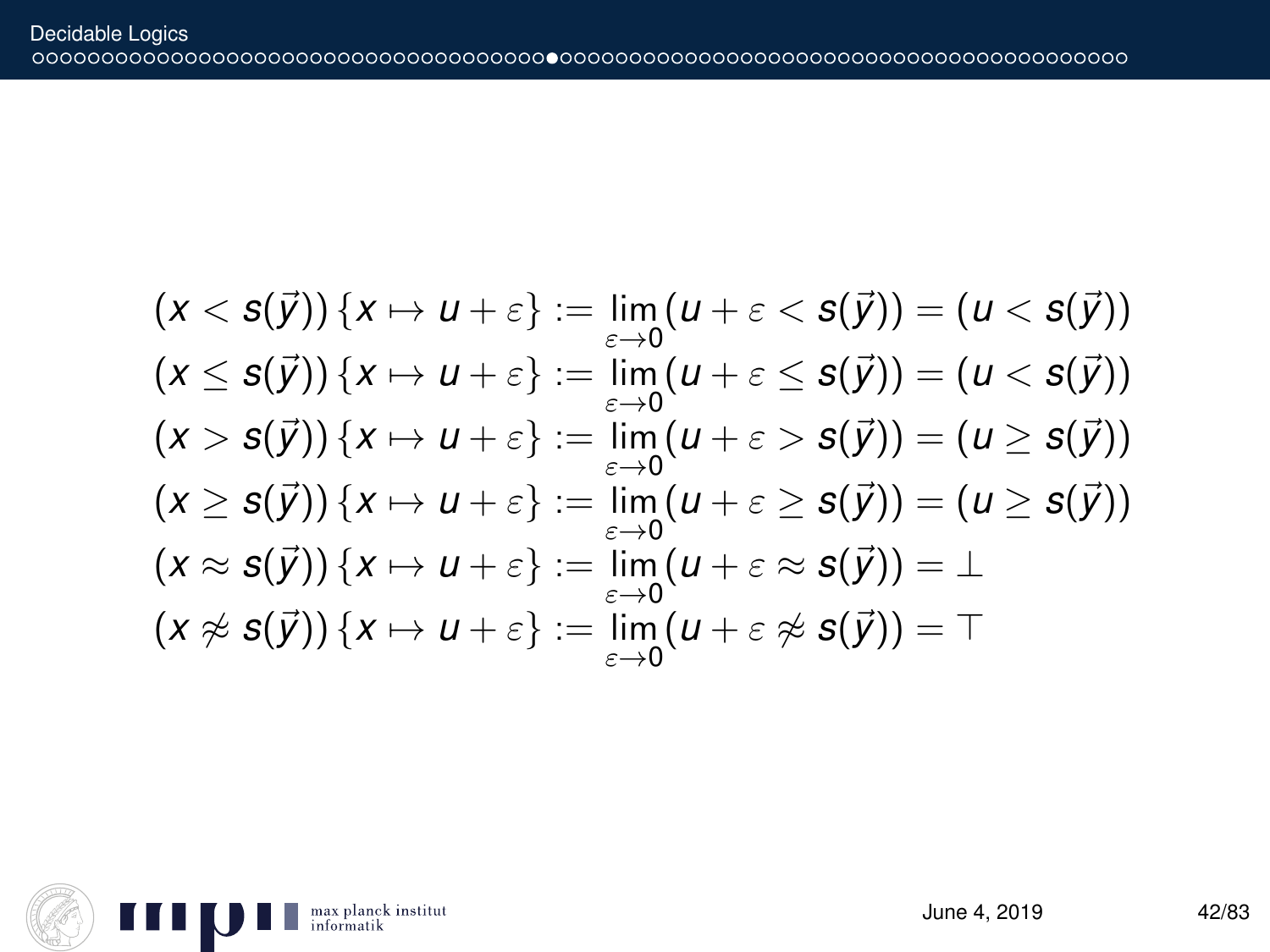The above test point set is constructed by considering a traversal of possible values for *x* from  $-\infty$  to  $+\infty$ . Alternatively, *x* can be traversed from  $+\infty$  to  $-\infty$ . In this case, the test points are

$$
T':=\{+\infty\}\cup\{\mathbf{S}_i[\vec{y}]\qquad|\circ_i\in\{\leq,=\}\}\newline\cup\{\mathbf{S}_i[\vec{y}]-\varepsilon\mid\circ_i\in\{<,\neq\}\}.
$$

Infinitesimals are eliminated in a similar way as before.

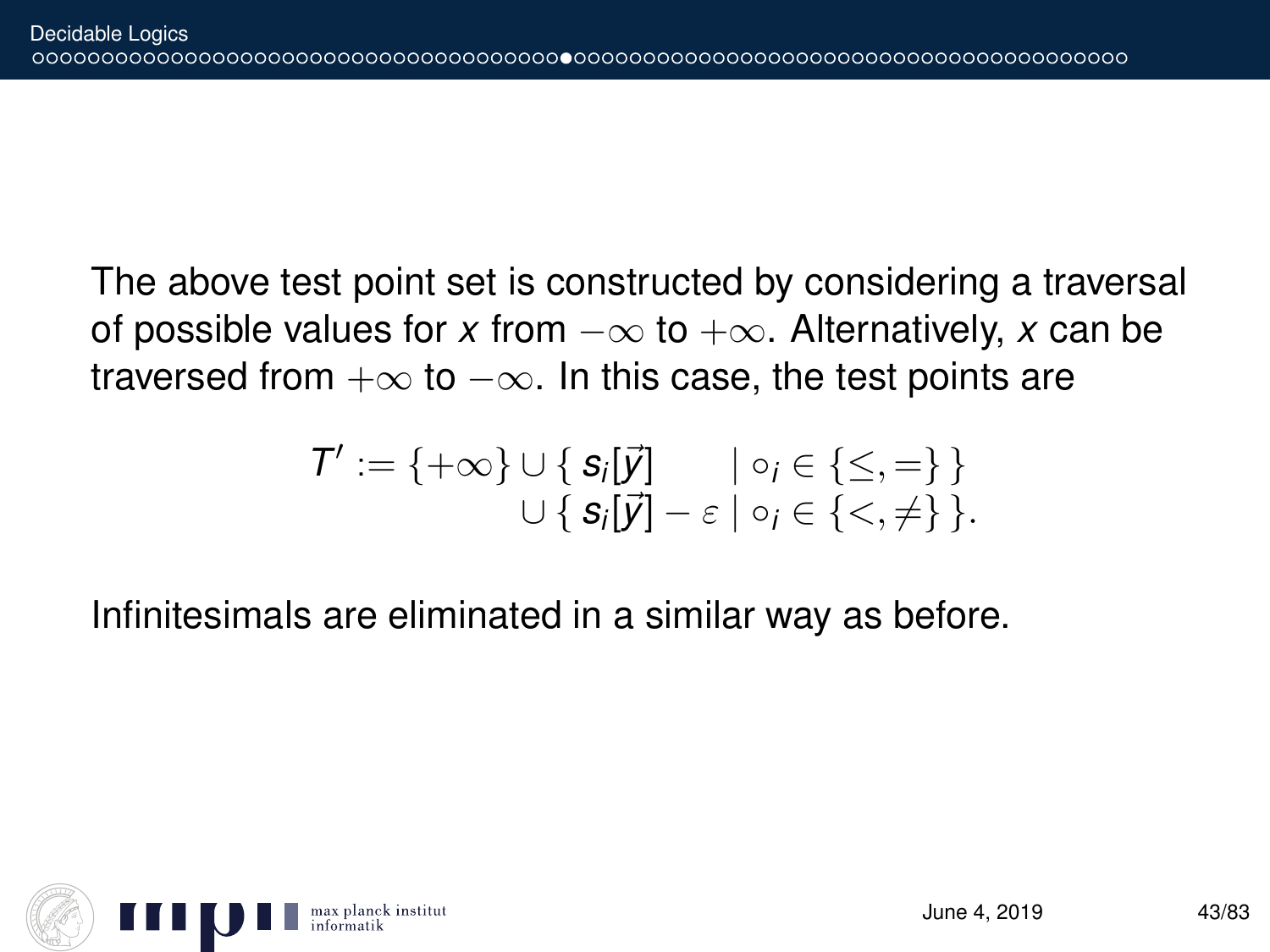In practice, both sets  $T$  and  $T'$  and eventually the smaller formula after substitution and simplification is considered. Similar to the FM decision procedure for formulas, a universally quantified formula ∀*x*.φ, is replaced by ¬∃*x*.¬φ. Then the inner negation is pushed downwards, and then the test point procedure is applied as in the case of an existential quantifier.

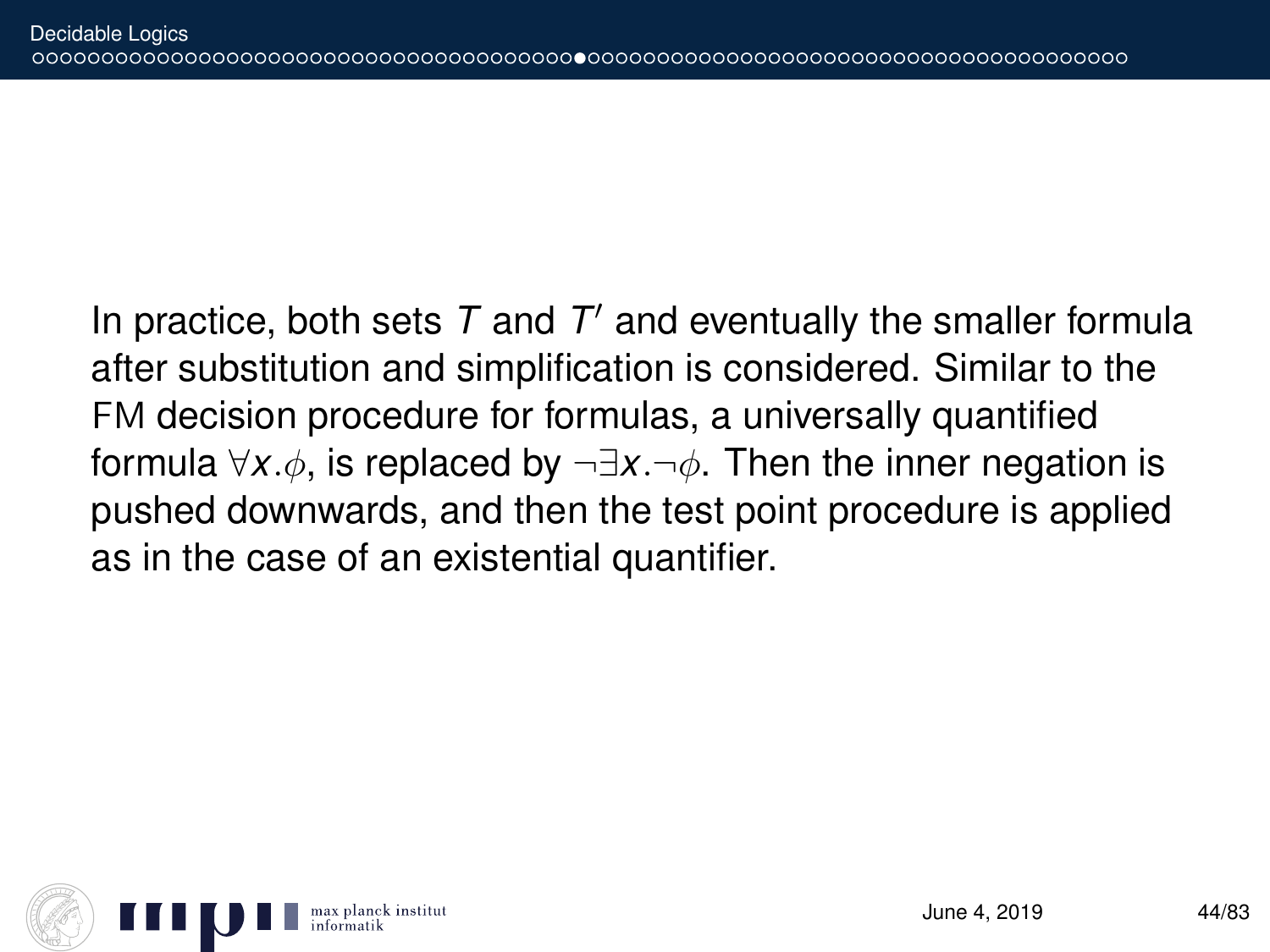Note that in contrast to the FM procedure, no CNF/DNF transformation is required. Loos-Weispfenning quantifier elimination works on arbitrary positive formulas. So the CNF/DNF conversion blow up caused in FM quantifier elimination does not happen for virtual substitution. Therefore, the worst-case complexity of Loos-Weispfenning quantifier elimination significantly improves upon the worst-case complexity of FM.

However, the cost of computing a negation normal form remain.

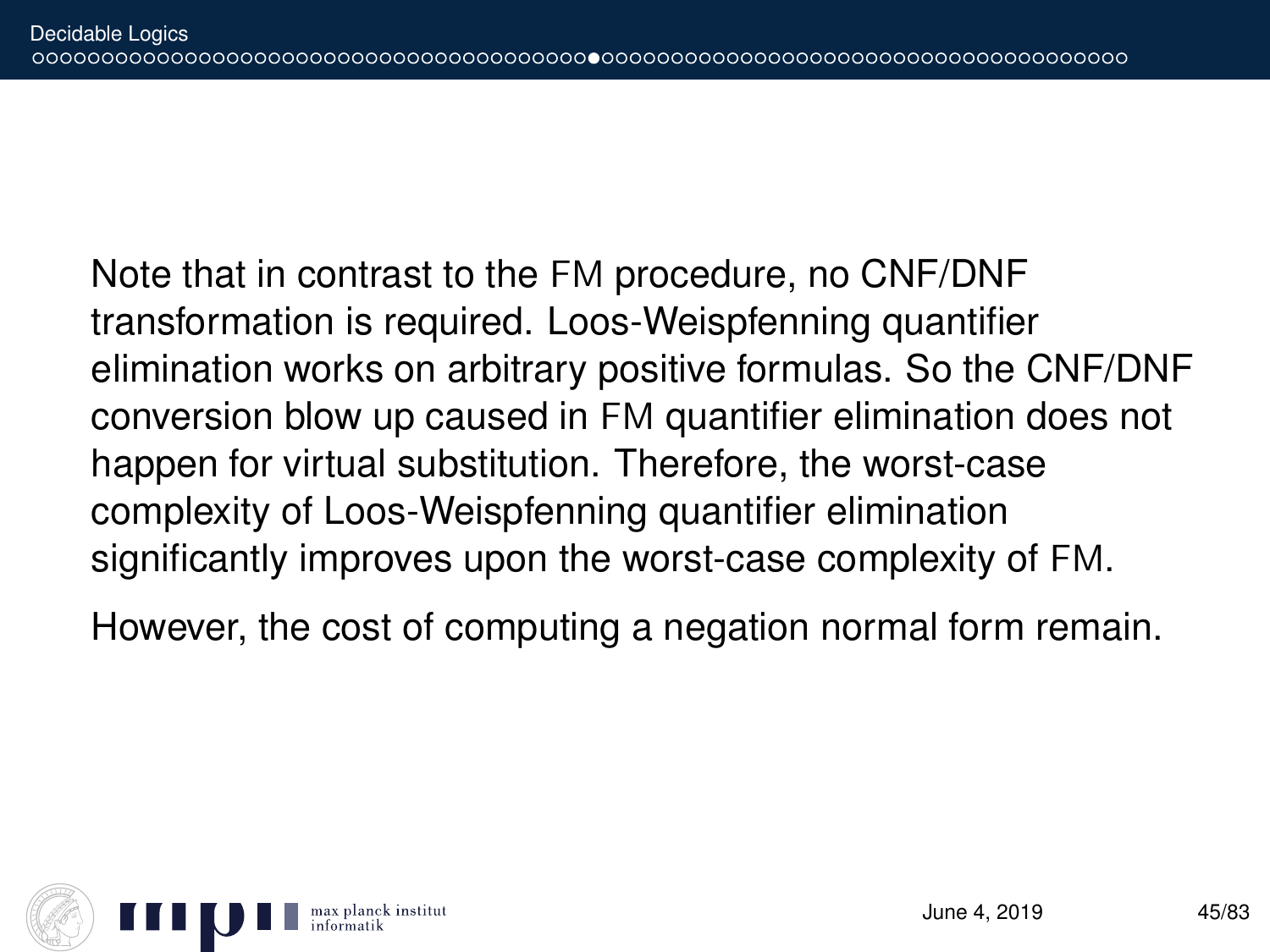# Virtual Substitution Complexity

The number of test points is at most half of the number of atoms for some formula  $\phi$  with  $|\phi| = n$ , so the formula resulting from the elimination of one variable, independent from the type of the quantifier, is at most quadratic, therefore *O*(*n* 2 ) runtime. A sequence of *m* quantifiers of the same kind, results in a multiplication of the formula size with *n* in each step, therefore  $O(n^{m+1})$  runtime. This is the result of distributing existential quantifiers over disjunctions.

$$
\exists x_2 \exists x_1. \ \phi[x_1, x_2, \vec{y}] \n\leftrightarrow \exists x_2. \left( \bigvee_{t_1 \in T_1} \phi[x_1, x_2, \vec{y}] \{x_1 \mapsto t_1\} \right) \n\leftrightarrow \bigvee_{t_1 \in T_1} (\exists x_2. \ \phi[x_1, x_2, \vec{y}] \{x_1 \mapsto t_1\}) \n\leftrightarrow \bigvee_{t_1 \in T_1} \bigvee_{t_2 \in T_2} (\phi[x_1, x_2, \vec{y}] \{x_1 \mapsto t_1\} \{x_2 \mapsto t_2\})
$$

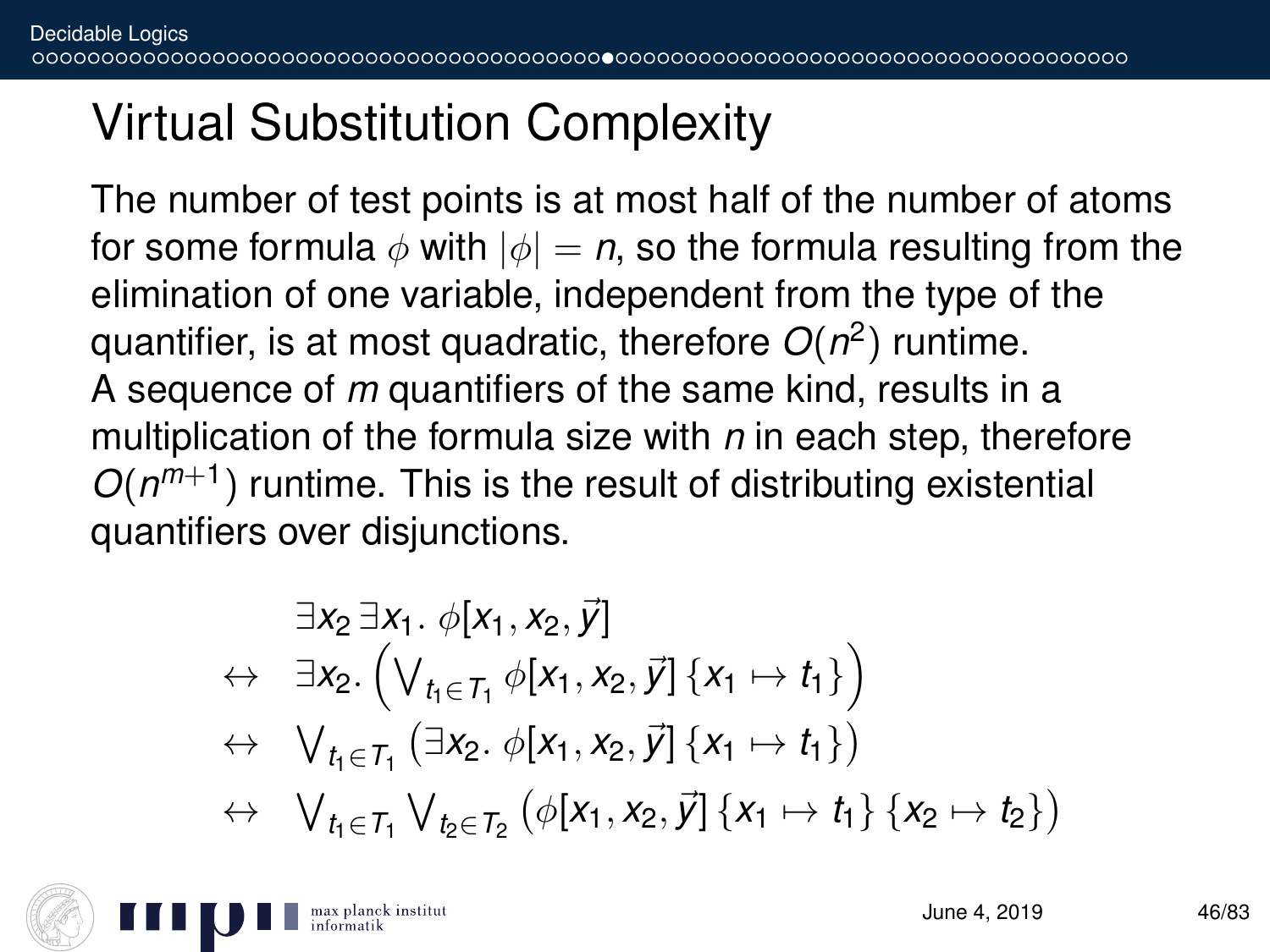A sequence of *m* quantifier alternations ∃∀∃∀ . . . ∃ turns the top-level disjunction after moving the inner negation into a top-level conjunction. An existential quantifier does not distribute over a conjunction, so the procedure needs *O*(*n* 2 ) runtime for each step, therefore doubly exponential runtime in sum,  $O(n^{2^m})$ .

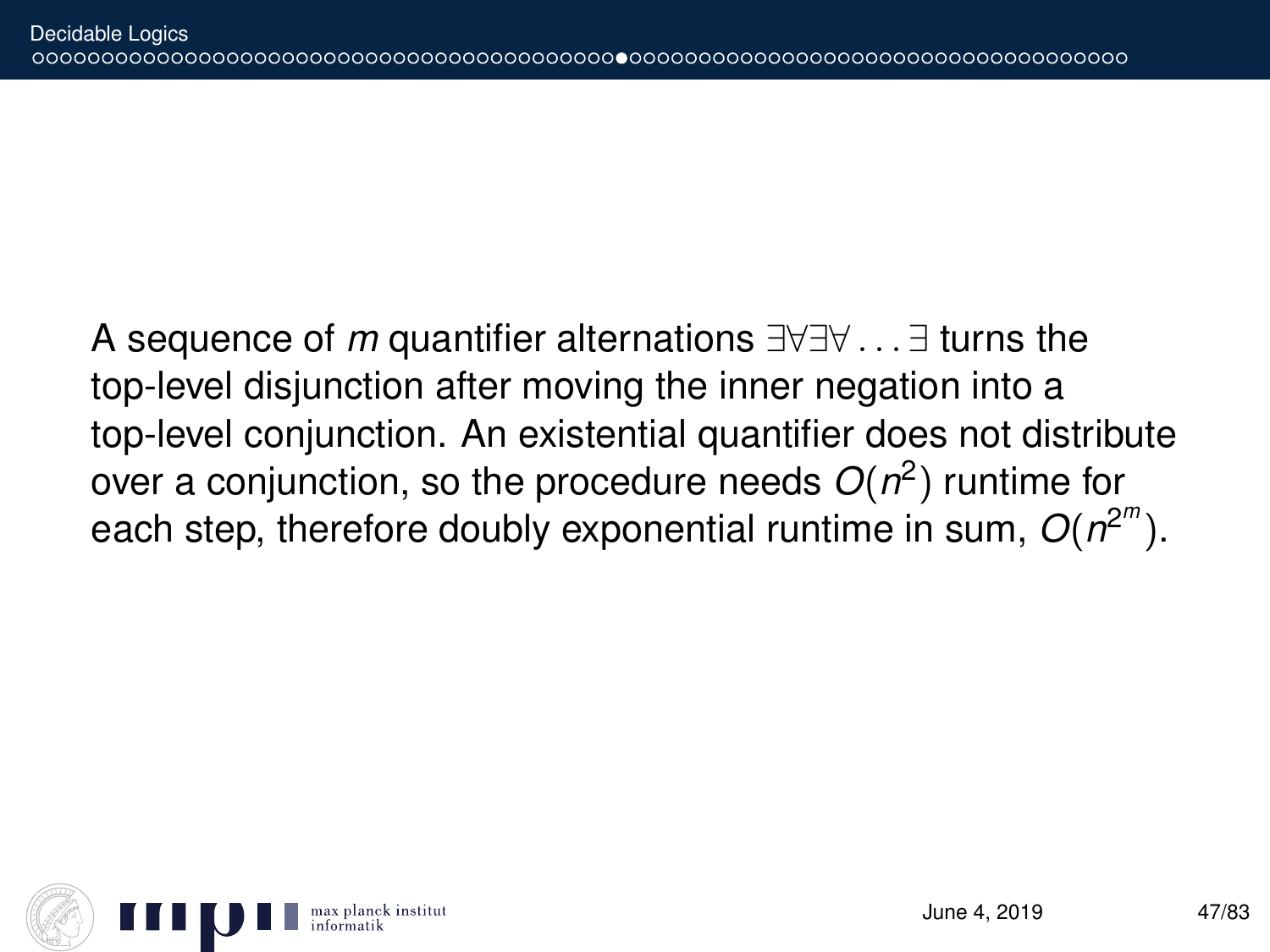## Cooper's Algorithm for LIA

Cooper' algorithm is a quantifier elimination algorithm for linear integer arithmetic (LIA), similar to virtual substitution [Cooper 72]. Actually, one can view virtual substitution as an application of Cooper's ideas to linear rational arithmetic.

A first consequence of the integer domain is that strict and non-strict inequations can be easily exchanged, e.g., *t* ≤ *c* iff  $t < c + 1$ .

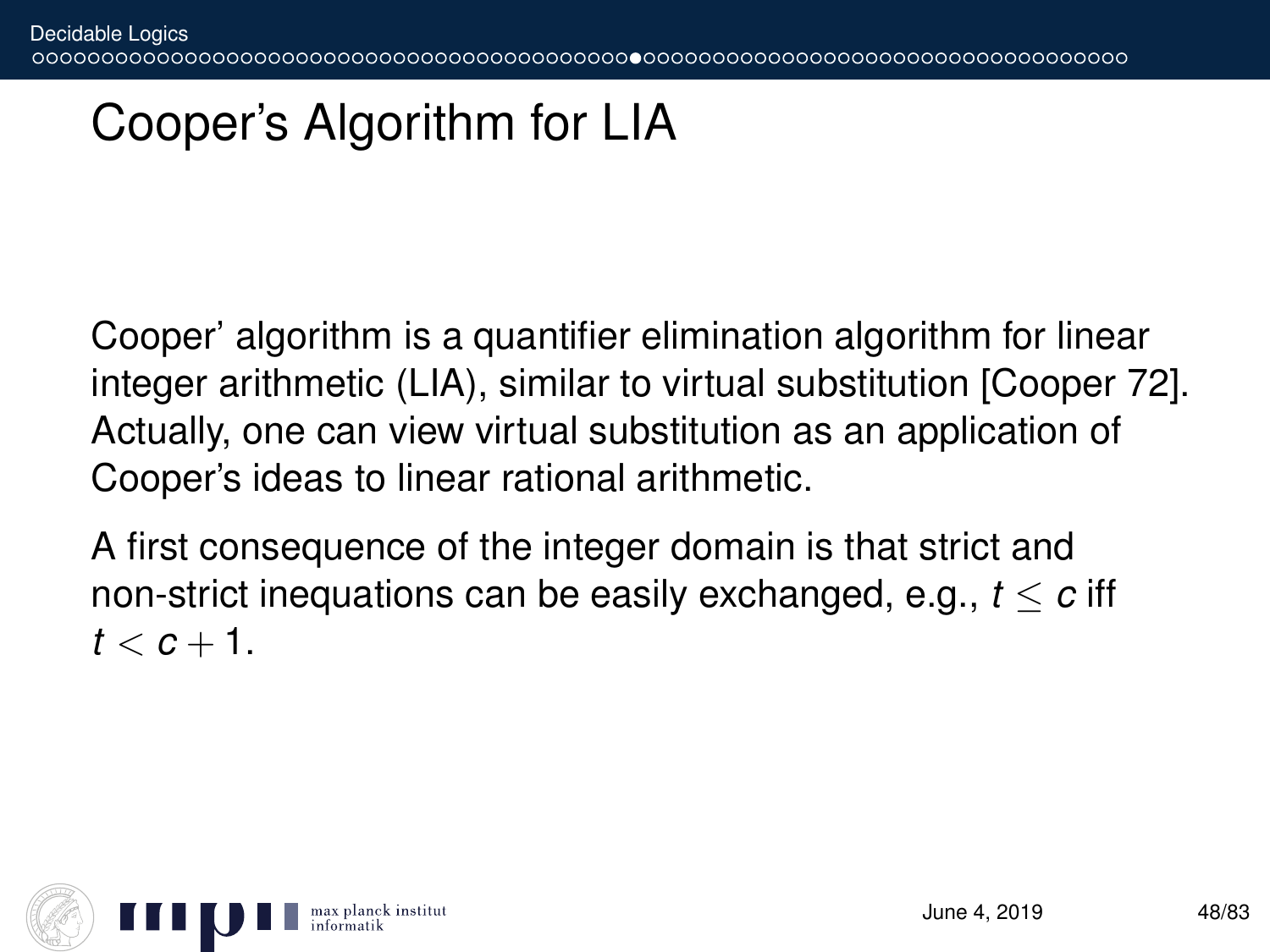### 6.2.12 Definition (LIA Syntax)

The syntax of LIA is

$$
\Sigma_{LIA} = (\{LIA\}, \{0, 1, +, -\} \cup \mathbb{Z}, \{\leq, <, \mid, \not|, >, \geq\})
$$

where  $-$  is unitary and all other symbols have the usual arities. The bar  $\parallel$  is the devisability operator between a positive integer constant *d* and a term *t*, i.e., it generates atoms of the form *d* | *t*.

### 6.2.13 Definition (Linear Integer Arithmetic Standard Semantics)

The  $\Sigma_{\text{LIA}}$  algebra  $\mathcal{A}_{\text{LIA}}$  is defined by LA<sup> $\mathcal{A}_{\text{LIA}} = \mathbb{Z}$  and all other</sup> signature symbols are assigned the standard interpretations over the integers.

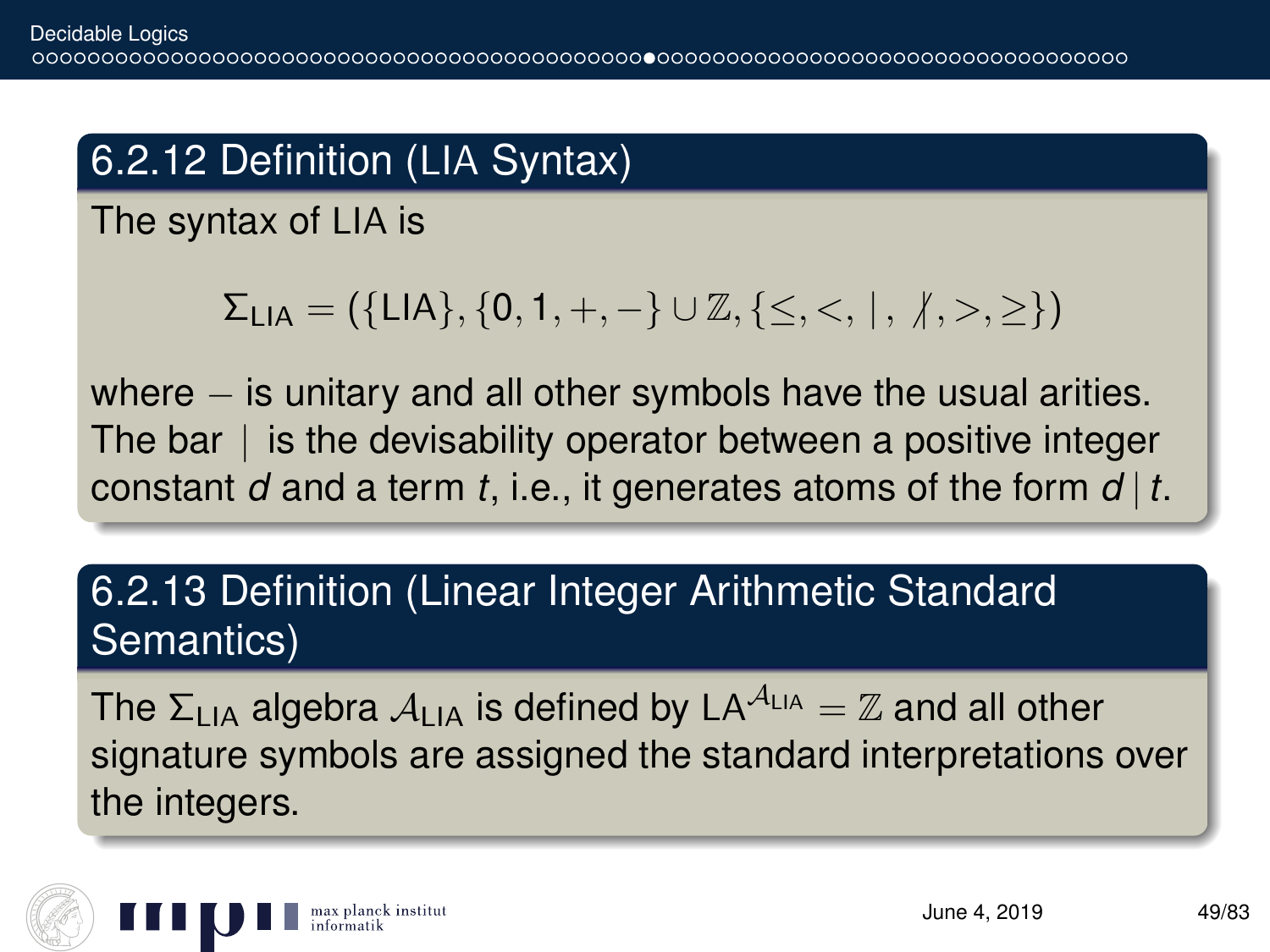Cooper showed that given two strict inequations *x* < *t* and *x* > *s*, and a divisibility constraint  $d \mid x$  the variable x can be eliminated in the following way:

$$
\exists x.(x < t \land x > s \land d \mid x) \quad \text{iff} \quad \bigvee_{i=1}^{i \leq |d|} (s + i < t \land d \mid s + i)
$$

This needs to be further generalized to cope with  $\beta$ , multiple inequations, and divisibility constraints for some variable *x*.

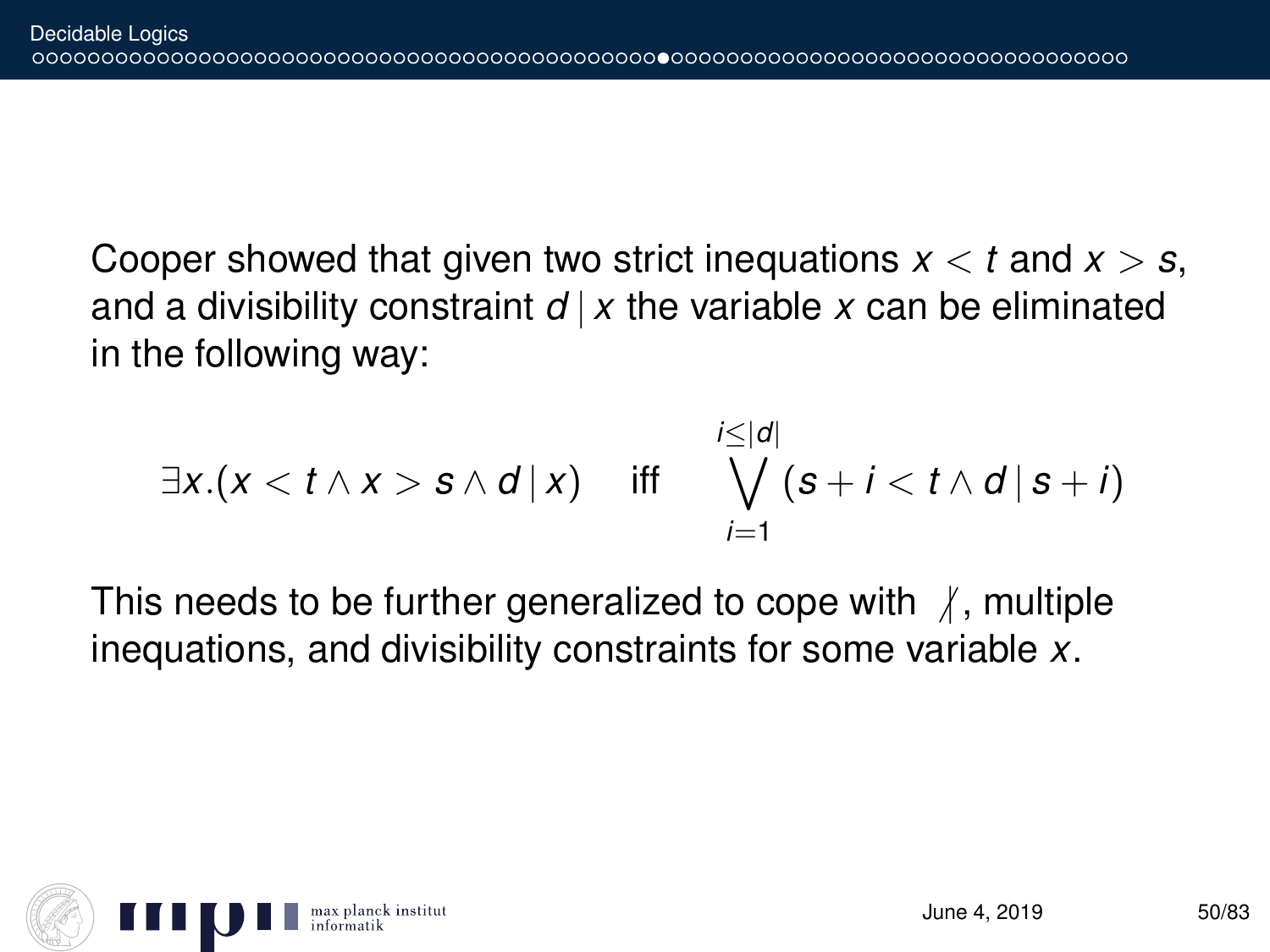Let  $\exists x.\phi$  be a formula of LIA, where  $\phi$  is in negation normal form,  $\phi$  does not contain any quantifiers nor negation symbols, and the LIA relations occurring in  $\phi$  are  $\{\langle \rangle, \rangle, \langle \rangle\}$ . Any LIA formula can be a a effectively transformed into this form. Furthermore, for all inequations  $cx \circ t$  and divisibility atoms  $a \circ' bx + s$ ,  $\circ \in \{<,>\},$  $\circ' \in \{ | , \n}/ \},$  l assume  $c = 1, b = 1$ .

If *c* is negative for some inequation it is multiplied by −1 and then transformed into its strict form. If *b* is negative, for divisibility atoms it is sufficient to multiply the right hand side by  $-1$ .

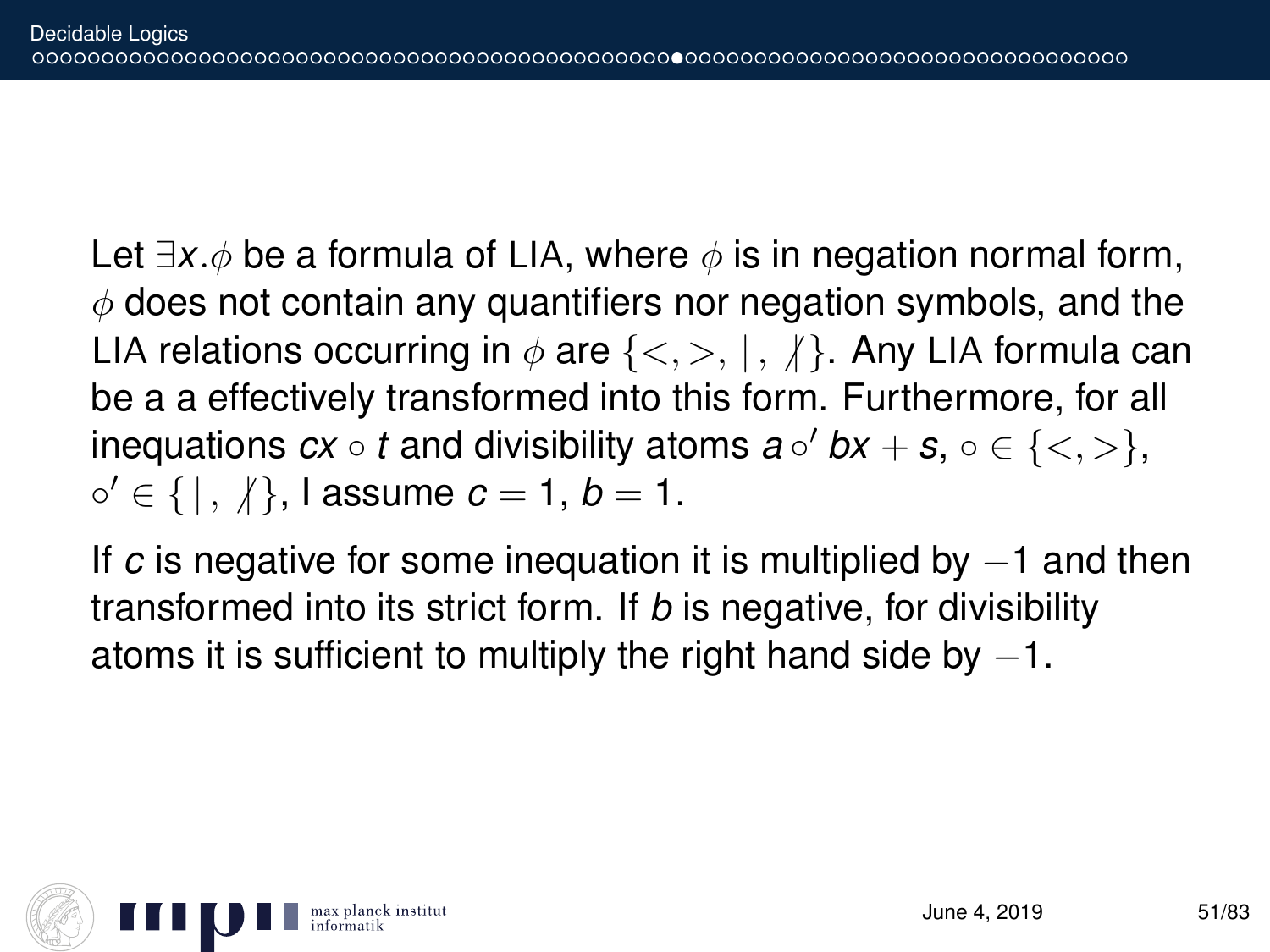#### If there are atoms

$$
\begin{array}{ccc}c_i x & \circ_i & t_i\\a_j & \circ'_j & b_j x + s_j\end{array}
$$

 $\inf \phi$  with  $c_i > 1$  or  $b_j > 1$  for some *i*,  $j, o_i \in \{ \langle , \rangle \}, o'_j \in \{ \langle , \rangle \},$ then the lcm *d* of the *c<sup>i</sup>* , *b<sup>j</sup>* is computed.

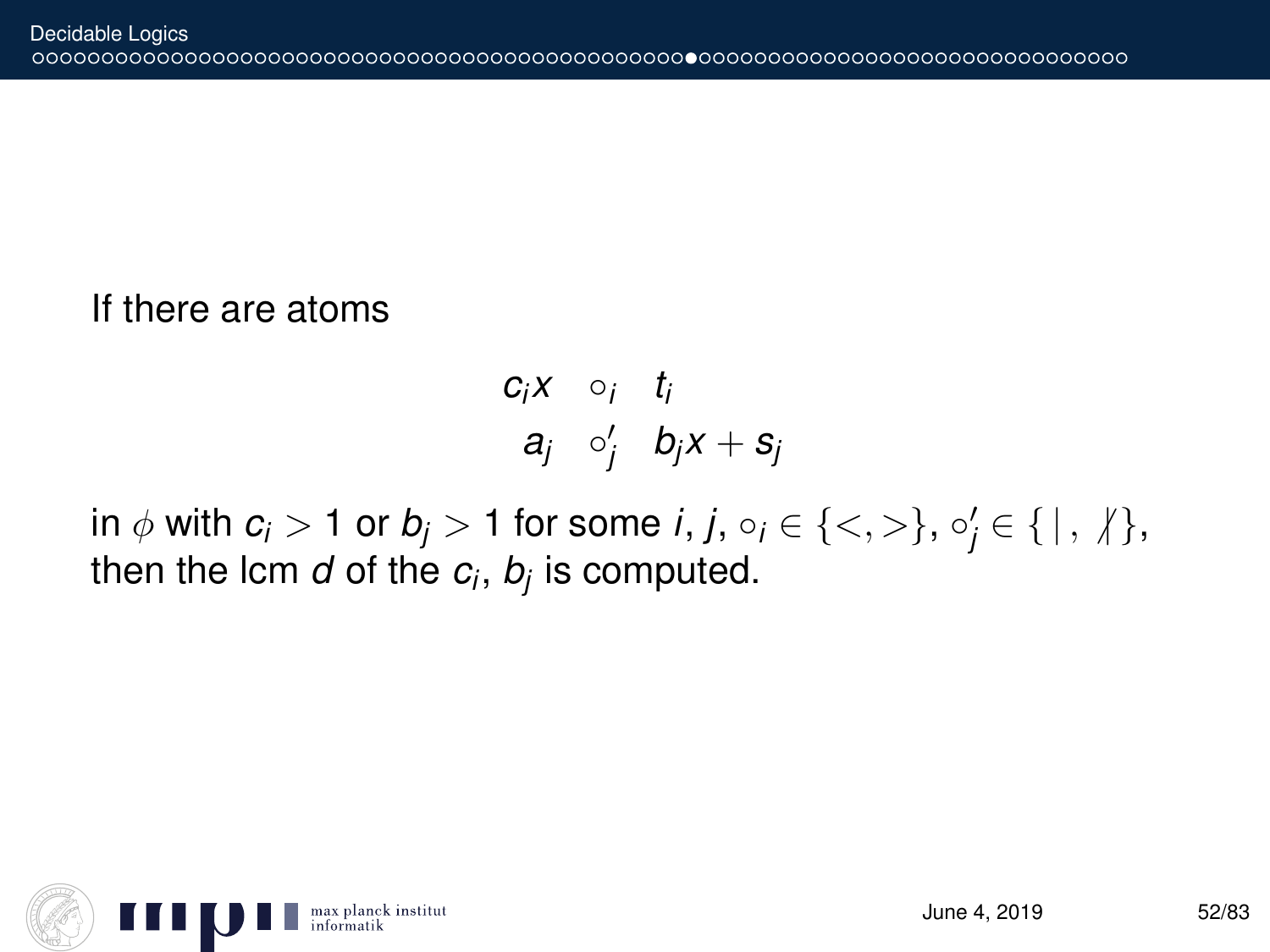### The atoms are first replaced by

$$
\begin{array}{ccc}\ndx & \circ_i & \frac{d}{c_i}t_i \\
\frac{d}{b_j}a_j & \circ'_j & dx + \frac{d}{b_j}s_j\n\end{array}
$$

### respectively, and finally they are replaced by

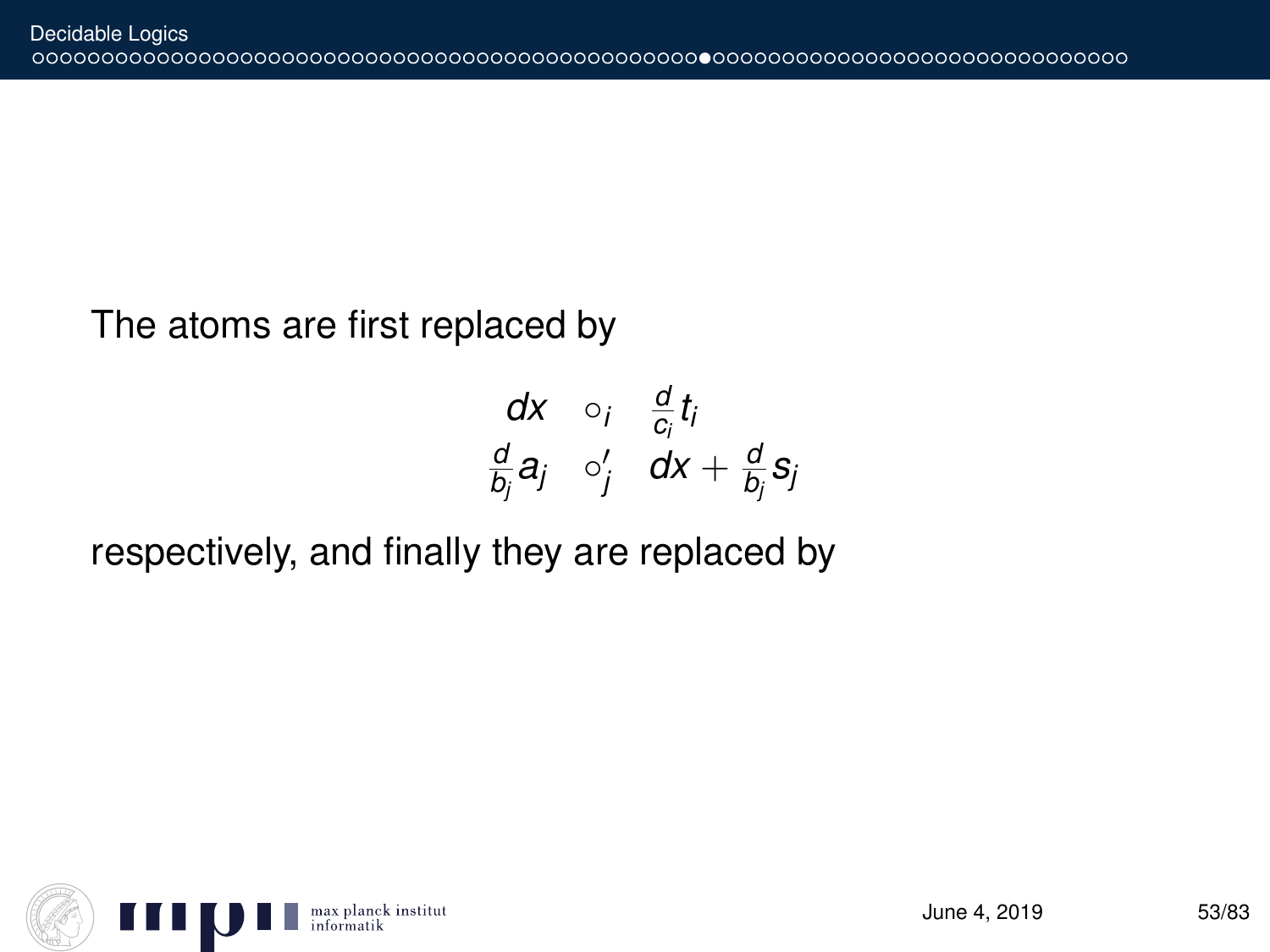$$
\begin{array}{ccc}\nX & \circ_i & \frac{d}{c_i}t_i \\
\frac{d}{b_j}a_j & \circ'_j & X + \frac{d}{b_j}s_j \\
d & X\n\end{array}
$$

respectively, where the divisibility constraint  $d | x$  is added conjunctively to  $\phi$ .

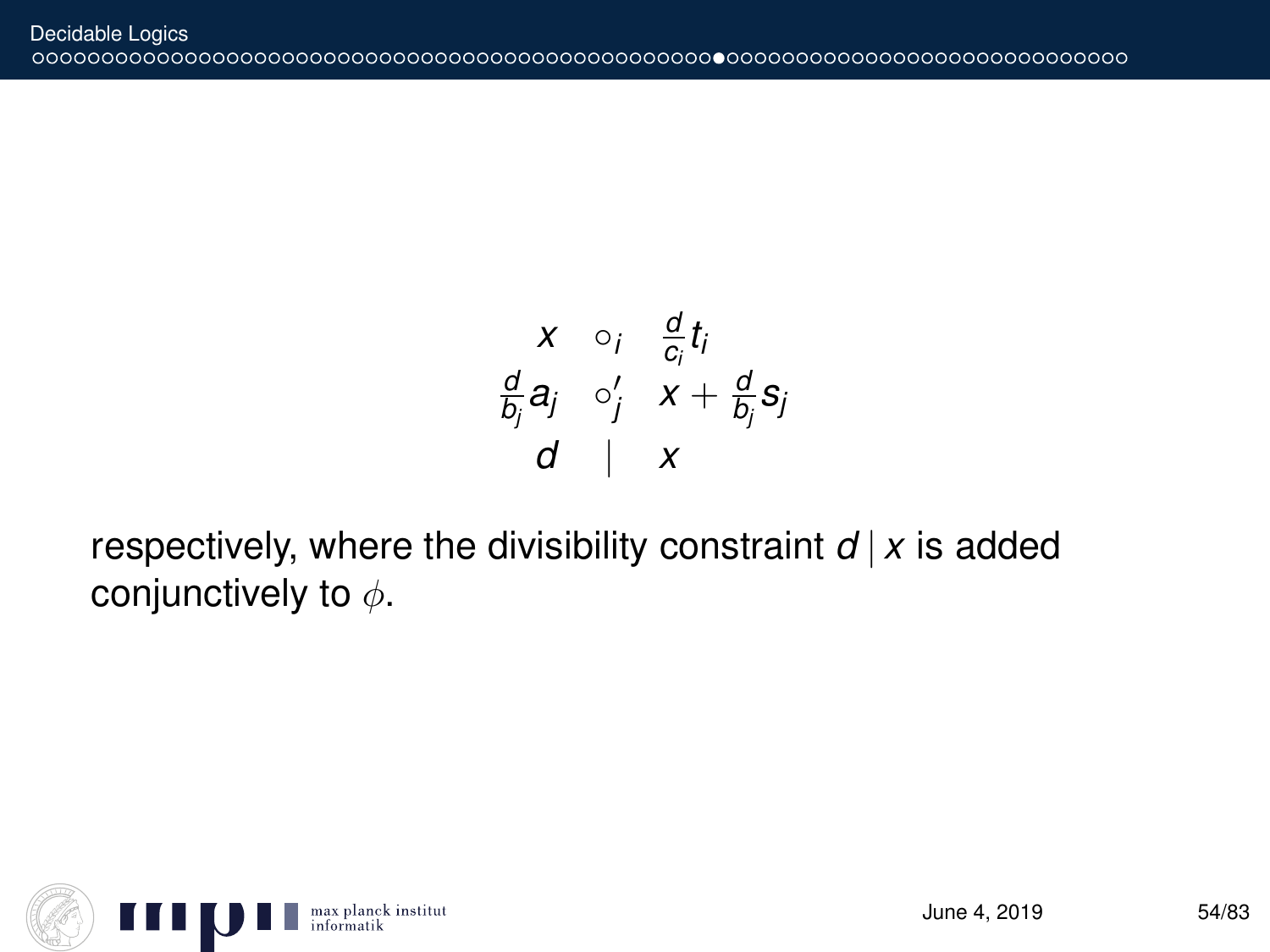Similar to the arguments for composing the virtual substitution test points, solutions for  $\exists x.\phi$  can be considered from  $-\infty$  to  $\infty$ or the other way round. I explain the former, the latter is then a standard exercise. Let  $x < t_i$ ,  $x > s_j$ ,  $a_k\,|\,x + r_k$ ,  $b_h\,\not|\,x + l_h$  be all atoms in  $\phi$  containing  $x$  where the  $t_i, s_j, r_k, l_h$  do not contain  $x.$  Let  $p_1,\ldots,p_n$  be the positions of the atoms  $x < t_i$  in  $\phi$  and  $q_1,\ldots,q_o$ be the positions of the atoms  $x > s_j$  in  $\phi.$  Let  $d$  be the lcm of the *a<sup>k</sup>* , *bh*. Then

$$
\mathcal{A}_{\mathsf{LIA}}(\beta) \models \exists x. \phi
$$
\n
$$
\mathcal{A}_{\mathsf{LIA}}(\beta) \models \bigvee_{m=1}^{m \leq d} \phi[\top]_{\rho_1, \dots, \rho_n}[\bot]_{q_1, \dots, q_o} \{x \mapsto m\} \vee\n \bigvee_{m=1}^{m \leq d} \bigvee_{s_j} \psi \phi \{x \mapsto s_j + m\}
$$
\n
$$
\stackrel{m=1}{\sim s_j} \phi \{x \mapsto s_j + m\}
$$